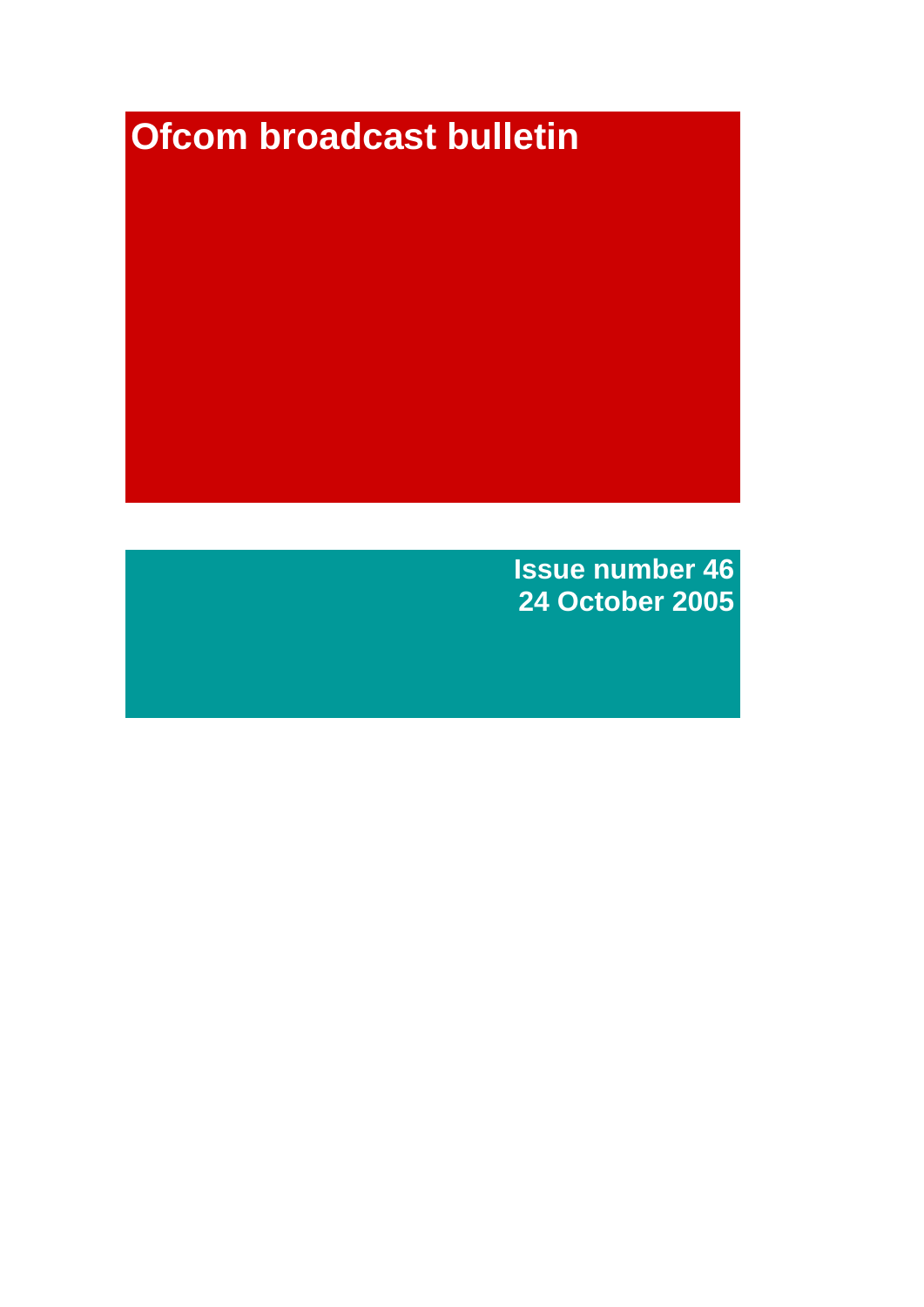Ofcom broadcast bulletin 46 24 October 2005

## **Contents**

| Introduction |  |
|--------------|--|
|              |  |

## **Standards cases**

| In Breach     |    |
|---------------|----|
| Resolved      | 15 |
| Not in Breach | 23 |

## **Fairness and Privacy cases**

| Upheld in Part                               | 26 |
|----------------------------------------------|----|
| Not Upheld                                   | 26 |
| Other programmes not in breach/outside remit | 27 |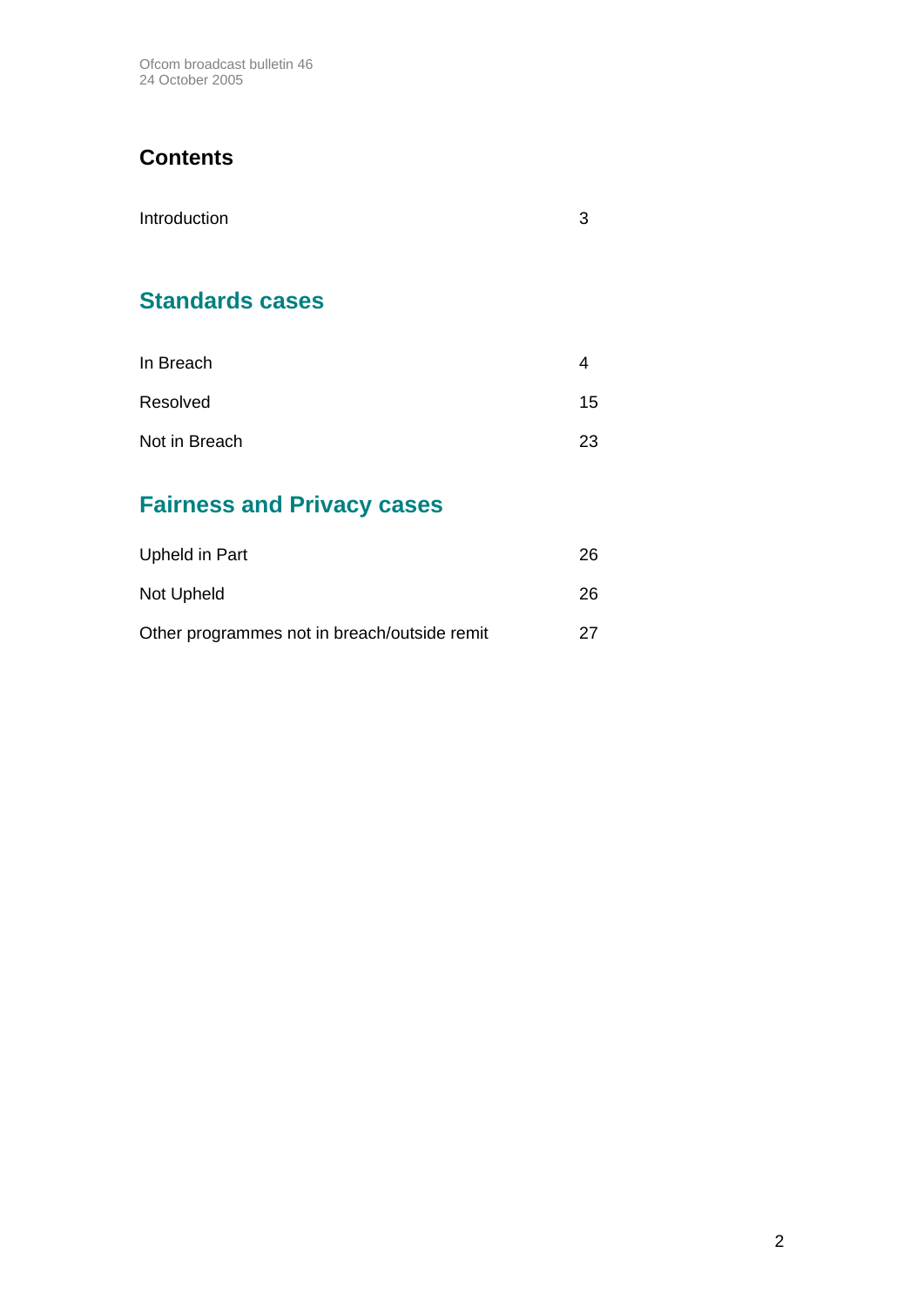## **Introduction**

Ofcom's Broadcasting Code took effect on 25 July 2005 (with the exception of Rule 10.17 which came into effect on 1 July 2005). This Code is used to assess the compliance of all programmes broadcast on or after 25 July 2005. The Broadcasting Code can be found at http://www.ofcom.org.uk/tv/ifi/codes/bcode/

The Rules on the Amount and Distribution of Advertising (RADA) apply to advertising issues within Ofcom's remit from 25 July 2005. The Rules can be found at http://www.ofcom.org.uk/tv/ifi/codes/advertising/#content

The Communications Act 2003 allowed for the codes of the legacy regulators to remain in force until such time as Ofcom developed its own Code. While Ofcom has now published its Broadcasting Code, the following legacy Codes apply to content broadcast before 25 July 2005.

- Advertising and Sponsorship Code (Radio Authority)
- News & Current Affairs Code and Programme Code (Radio Authority)
- Code on Standards (Broadcasting Standards Commission)
- Code on Fairness and Privacy (Broadcasting Standards Commission)
- Programme Code (Independent Television Commission)
- Programme Sponsorship Code (Independent Television Commission)
- Rules on the Amount and Distribution of Advertising

From time to time adjudications relating to advertising content may appear in the bulletin in relation to areas of advertising regulation which remain with Ofcom (including the application of statutory sanctions by Ofcom).

*Copies of the full adjudications for Upheld and Not Upheld Fairness and Privacy cases can be found on the Ofcom website: www.ofcom.org.uk*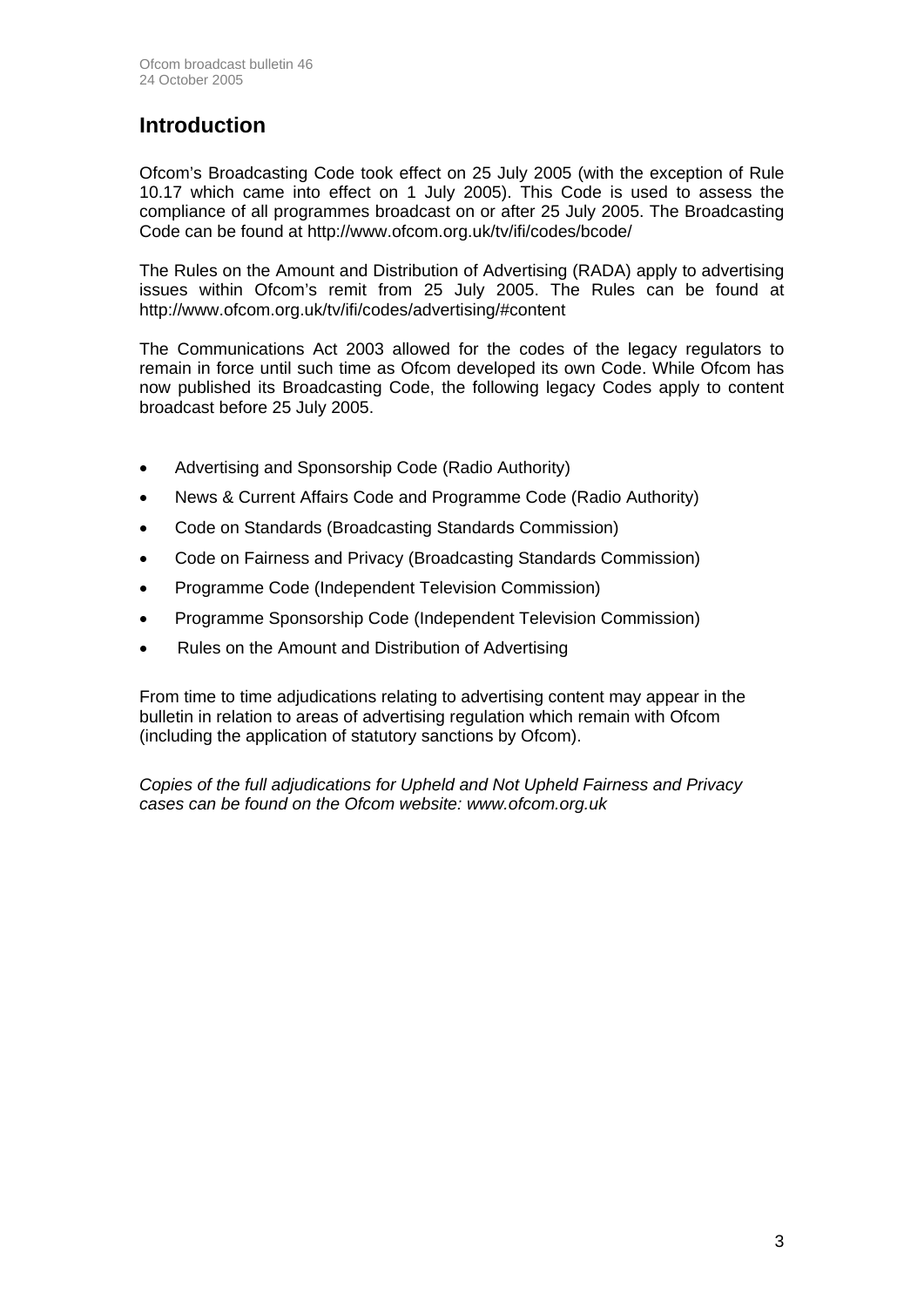## **Standards cases**

**In Breach** 

## **Pulp Fiction**

*BBC2, 7 August 2004, 21:10* 

## **Introduction**

Nine viewers complained about the transmission of this film. The majority were concerned that its transmission shortly after the 21:00 watershed, when young people watch television, could encourage anti-social behaviour. Overall, viewers felt that the strong content, including graphic violence, seriously offensive swearing and scenes of drug abuse, made the film unsuitable at a time in the evening when young people and children were still part of the audience.

## **Response**

The BBC believed that, as this film was arguably one of the most influential and bestknown films of the last ten years, it was unlikely to surprise or offend BBC2 viewers. The BBC had shown this film on five previous occasions and complaints had steadily declined, with this transmission attracting only one complaint to the BBC.

The BBC said that the film was a serious cultural achievement and deserved to be made available to a wide audience. Through his films Quentin Tarantino had made a significant contribution to contemporary cinematic culture, with his examination of film making and its links to other film genres. The film had an underlying morality. The consequences of drug abuse, for example, were vividly shown.

Even for this fifth BBC screening, the BBC stated that it did not neglect its obligation to alert viewers who were unfamiliar with the film. It had provided written and broadcast warnings about aspects of the content that some viewers might not have found to their taste.

The BBC stated that there was no evidence to support the contention of some complainants that there were any links between the content and perceived social trends. In fact, the violence and drug abuse were depicted as having unpredictable, even terrifying consequences.

## **Decision**

Ofcom has no issue with the points the BBC wish to make about the editorial and cultural merits of the film.

The film has been shown before on BBC2. However all other transmissions on BBC2 were at 21:45 or later. We acknowledge the steps taken to warn viewers about the content of this film and we know that audience research suggests that viewers are more tolerant of adult content in films, preferring them to be unedited. However, this has to be balanced against the expectations of the general audience, who are available to view terrestrial television at this time and the context of the material, on that evening, within the schedule. On this occasion, the film was shown at 21:10 on a Saturday night. Audience figures show that 8% (124,000) of the audience for this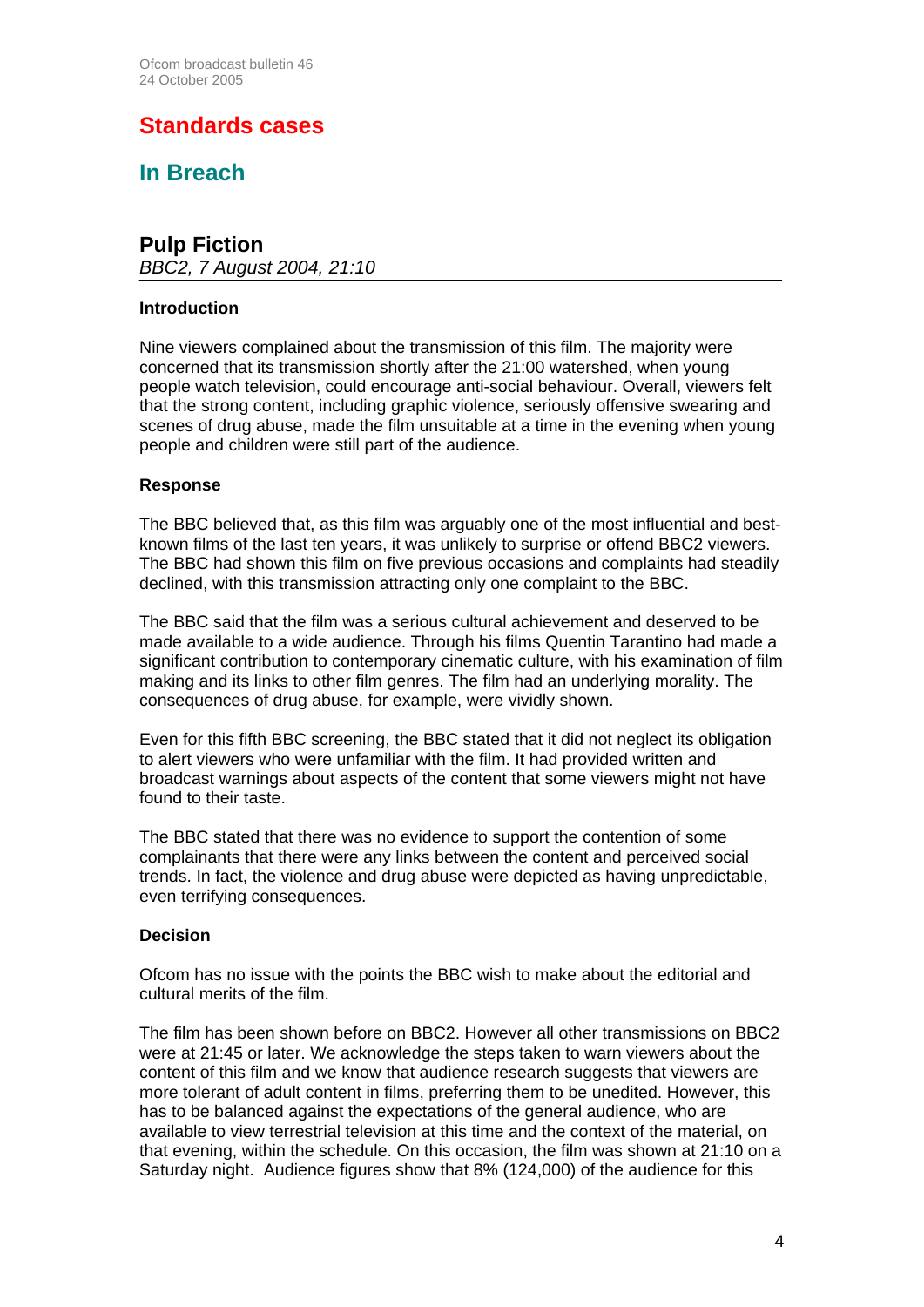film were aged 15 years and under.

A combination of seriously offensive language, graphic violence and drug-abuse occurred early in the film, before 21:30. Under the relevant Code, 18 films are not prohibited but the content should be suitable for the time of transmission. Such intense material is not normally expected so soon after the watershed. We believe the scheduling of this film at 21:10 was too early, given the strong, adult content from the start.

## **The scheduling of this film was in contravention of the Code**

*Note: This case has been appealed three times by the BBC. This decision was made by the Content Board following the BBC's third and final appeal.*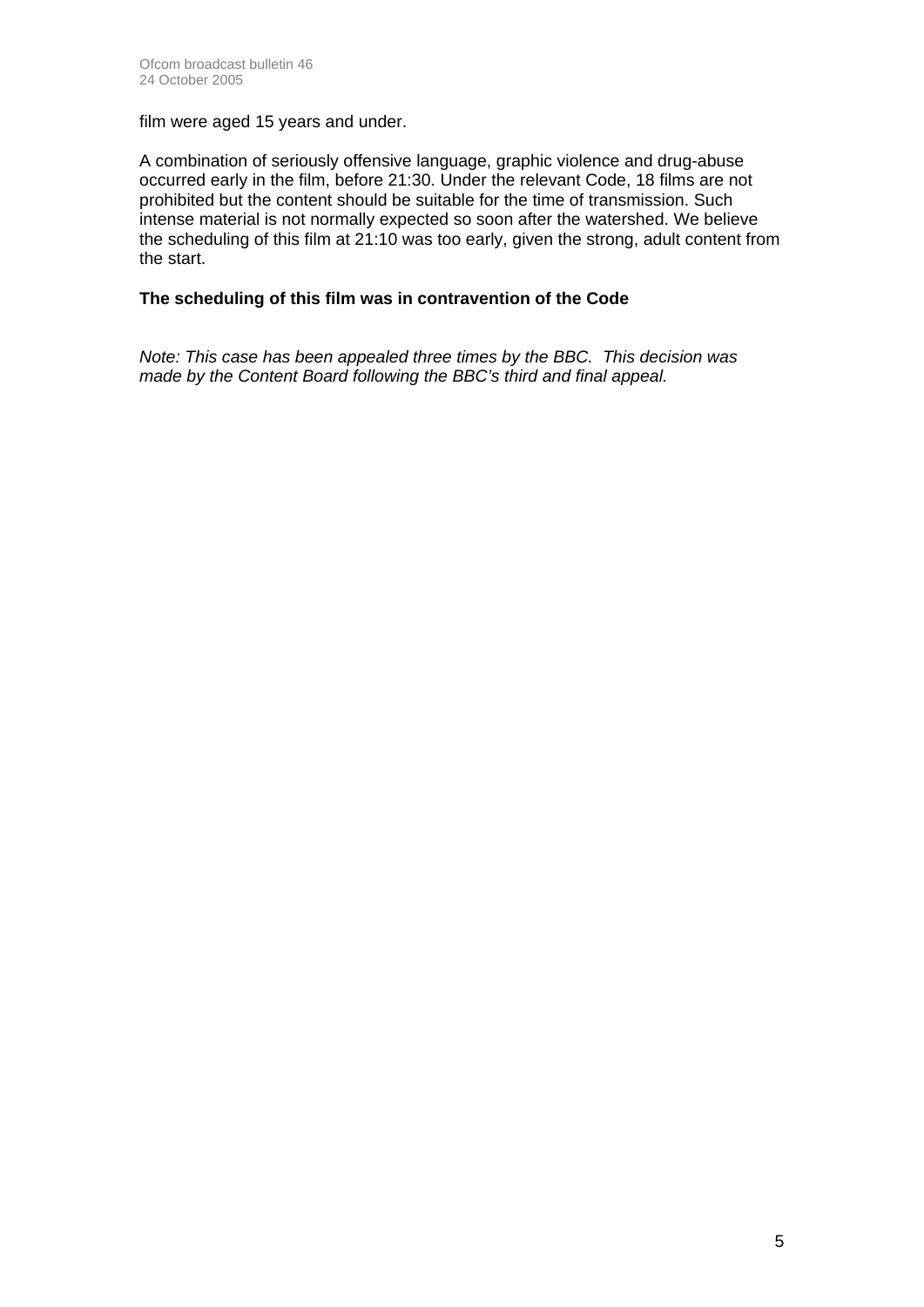## **Gangaajal**

*SETmax, 4 August 2005, 17:00* 

## **Introduction**

A viewer complained that the swearing ("motherfucker", "fuck", "bitch") and violence in this Hindi film made it inappropriate for broadcast at 17:00, on a general entertainment channel, during the school holidays.

The film is produced in the Bollywood tradition and deals with the theme of Indian society's relationship with its police force and the attempts of a new Superintendent of Police to tackle corruption.

## **Response**

SETmax accepted that the scheduling of the film was inappropriate. As the channel was under a test transmission period, it was in the process of training staff and putting compliance procedures in place.

In relation to the swearing used in the film, SETmax said that it did take steps to distort the sound in an attempt to obscure the offensive language.

### **Decision**

While we welcome the broadcaster's acceptance that the scheduling of this film was a mistake, it is clear that the licensee did not have compliance procedures in place. A licence is granted by Ofcom on the condition that programmes included in the licensed service will comply with the Code.

The film contained a number of violent scenes. These included a stabbing, shootings, headbutting, public beatings, the gouging of eyes followed by an acid attack, a graphic suicide by stabbing and finally a portrayal of a character impaled on spikes. The violence went far beyond what is acceptable on an open access channel before the watershed. While the broadcaster had distorted the soundtrack on certain occasions, there were still several instances of strong swearing in the film.

The pre-watershed scheduling of this film, particularly during school holidays when younger people are more likely to be watching, was inappropriate.

**The scheduling of the film at this time was in breach of Rule 1.3 (appropriate scheduling)**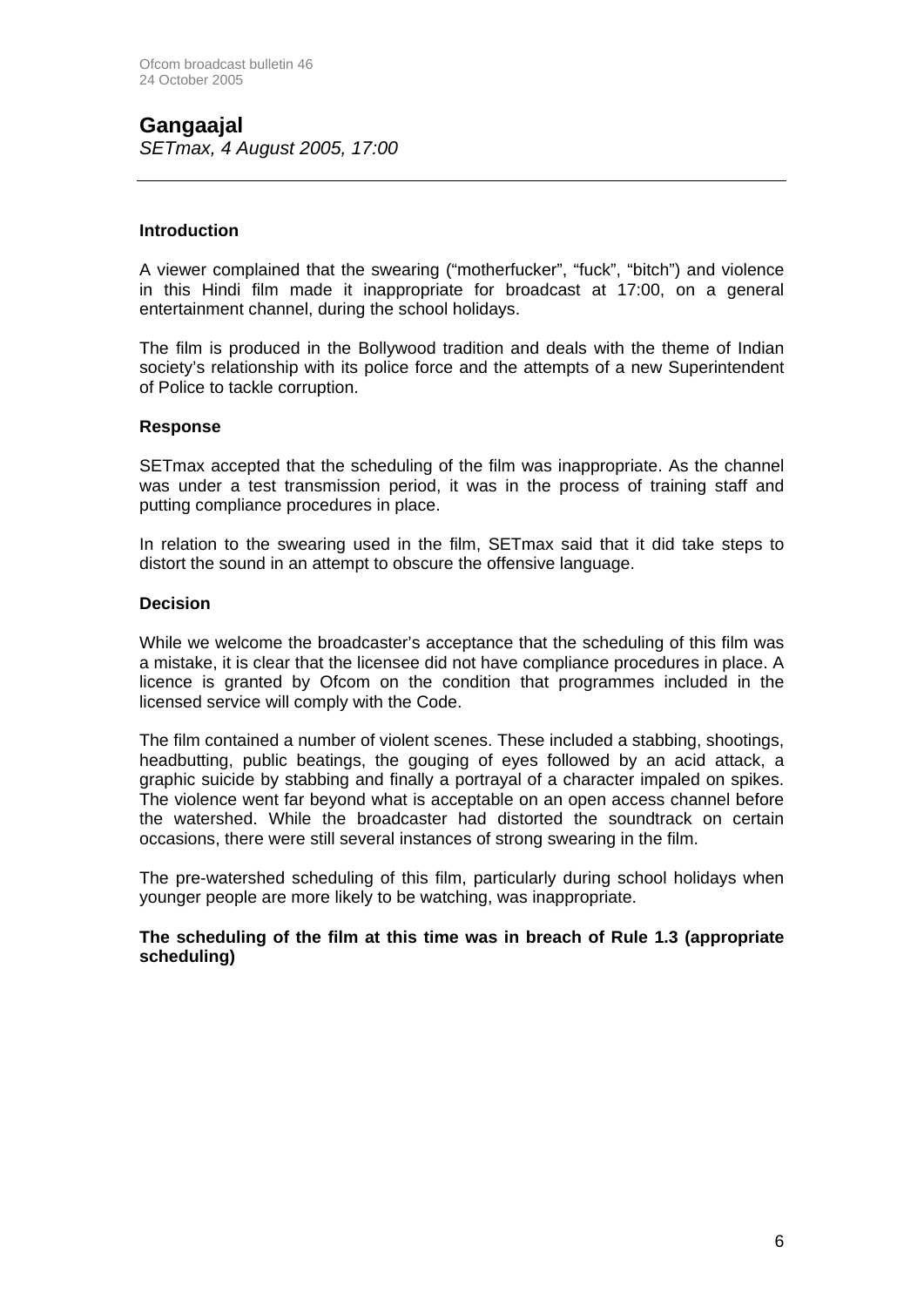## **Navy NCIS**  *FX, 1 August 2005, 20:00*

### **Introduction**

In this drama series, a villain was shown committing suicide by cutting his throat. Afterwards, shots of his bloody body were seen. A viewer complained about scenes of violence and injury, which she felt were unacceptable for broadcast before the watershed.

### **Response**

The broadcaster explained that steps had been taken to edit the majority of episodes to make them suitable for pre-watershed transmission. This had been in response to a previous complaint to Ofcom. Out of the twenty-three episodes in the series, two could not be edited sufficiently to make them suitable for pre-watershed transmission and were only to be shown after the watershed.

Unfortunately, despite this work, one of the two episodes specified as not suitable pre-watershed was shown on this occasion at 20:00. When it realised its error, the broadcaster took action to correctly categorise the episode as post-watershed in the scheduling system to ensure that the mistake did not reoccur in future.

### **Decision**

Earlier in the year we raised our concerns about the general issue of the suitability of this series before the 21:00 watershed, as some episodes contained scenes of graphic violence and detailed injuries. The broadcaster, as explained above, then took appropriate steps to make episodes suitable for pre-watershed transmission. However, an error clearly had occurred on this occasion. The scenes of violence in this episode were not suitable before the watershed.

We welcome the broadcaster's immediate actions when it realised what had happened. However bearing in mind our discussions with the broadcaster earlier in the year, we are concerned that its scheduling system did not spot this error.

**The scheduling of the programme at this time was in breach of Rule 1.3 (Appropriate scheduling)**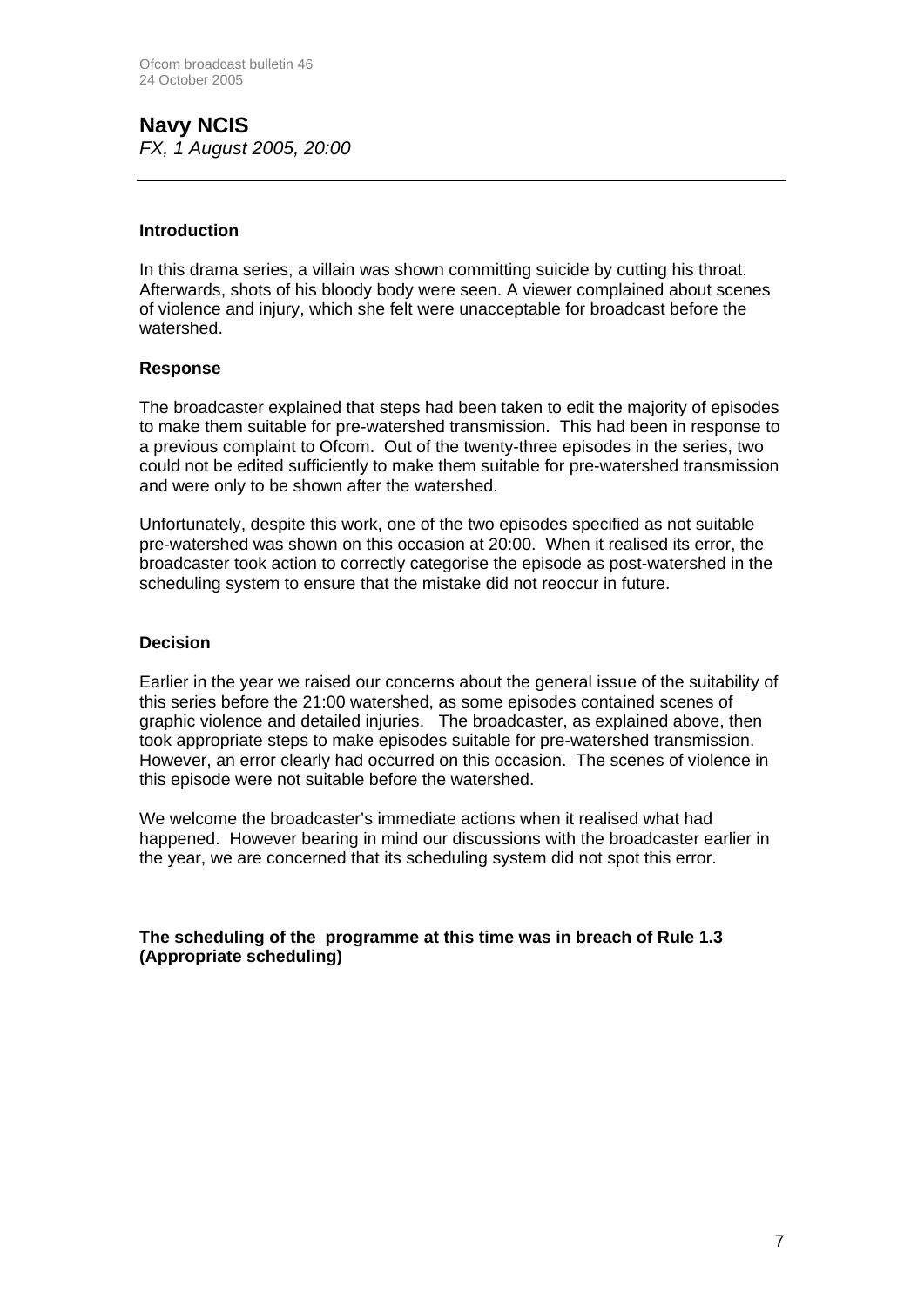## **Street Crime UK**  *Bravo, 30 April 2005, 14.35*

### **Introduction**

A viewer complained that an edition of *Street Crime UK* contained offensive language ("fucking").

### **Response**

Bravo said that it had reviewed the programme and acknowledged that there were two incidents of the word "fucking" that had not been edited. This had subsequently been rectified. An investigation had been undertaken with the company that provides its editing facilities to ascertain why these edits had not been done, despite Bravo providing clear written instructions. The editing company accepted responsibility for the error.

Bravo assured us that it took its compliance responsibilities very seriously and was investing in both training and new digital technologies that would help its compliance viewers to edit the material themselves. Until this transition took place, the company explained that it would be monitoring and randomly carrying out spot checks for future edits carried out by the outside company.

### **Decision**

*Street Crime UK* is an observational series that documents police-work, often in difficult situations, and portrays anti-social behaviour that the police encounter on a day to day basis around the UK. The camera crew observe and film the unruly behaviour exhibited by people encountered by the police on the streets. During one encounter in this edition, "fucking" was heard on two occasions.

This is the second time that the licensee has had a failure in its compliance procedures for this particular series. We reported in our Broadcast Bulletin (Issue 30) that a there had been a breach of Section 1.5 (Bad Language) of the (ex-ITC) Code when Bravo transmitted offensive language *("fuck")* in an edition of the series broadcast twice on 4 January 2005. On that occasion, Bravo said that the series had two versions, a post watershed version and a 'PG' daytime version. Unfortunately the wrong version had been transmitted.

While we understand that the outside facility carrying out the edits failed to make those necessary, it remains the responsibility of the licensee to preview the programme prior to transmission to ensure that the programme is compliant. Given that this is the second code breach for the same issue in the same series, within a four month period, we have concerns about Bravo's compliance procedures. Ofcom may need to consider what further action is necessary, if further breaches of a similar nature occur.

### **The scheduling of the programme at this time was in breach of Section 1.5 (Bad Language) of the (ex-ITC) Programme Code**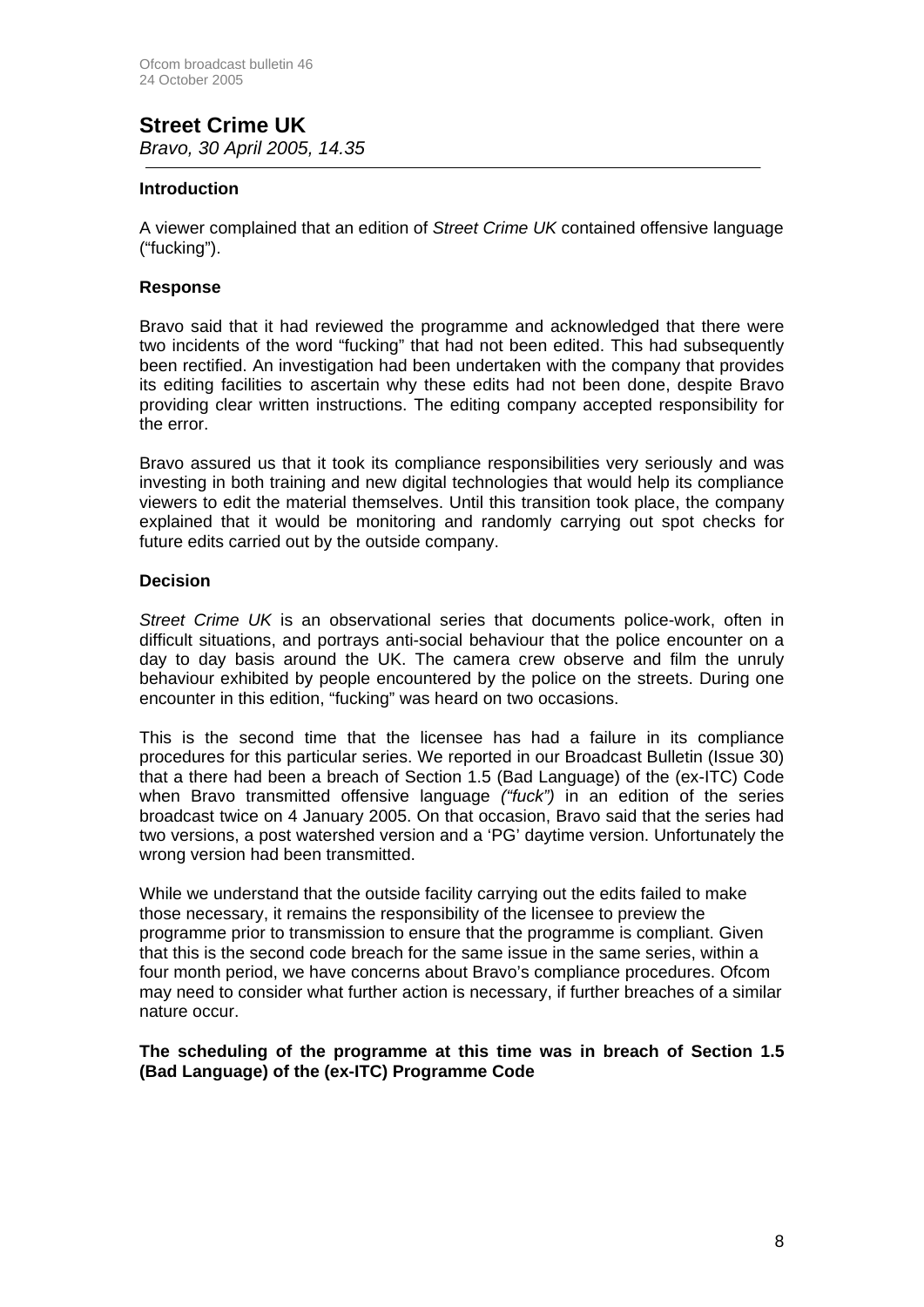## **Rock DJ**  *Flaunt TV, 30 April 2005, 10:26*

## **Introduction**

Flaunt TV is an interactive music channel operated by Sky. A viewer complained about the inclusion of the 'uncut' version of Robbie Williams' 'Rock DJ' video. The video features special effects whereby Williams appears to strip his skin from his body, revealing veins and muscle, then tears muscles from his body before finally revealing his skeleton. The viewer, who was watching with her seven year old daughter, complained that her daughter was upset by the imagery featured.

## **Response**

Sky explained that the post-watershed version of the video was transmitted in error. The error was discovered on 3 May 2005, the first working day after the Bank Holiday during which the video was broadcast, and the error was corrected. It apologised for the distress caused to the viewer's daughter.

### **Decision**

.

The 'uncut' version of the video is not suitable for the time of broadcast. The graphic visual of Robbie Williams apparently removing his skin and muscle tissue could understandably distress younger viewers. While we accept that this appeared to be a genuine error, we are concerned that Sky was not aware of the mistake until three days after it was broadcast, during which time the video was repeated a further six times pre-watershed.

**The scheduling of the video at this time breached Section 1.2 of the (ex-ITC) Programme Code (Family viewing and the Watershed)**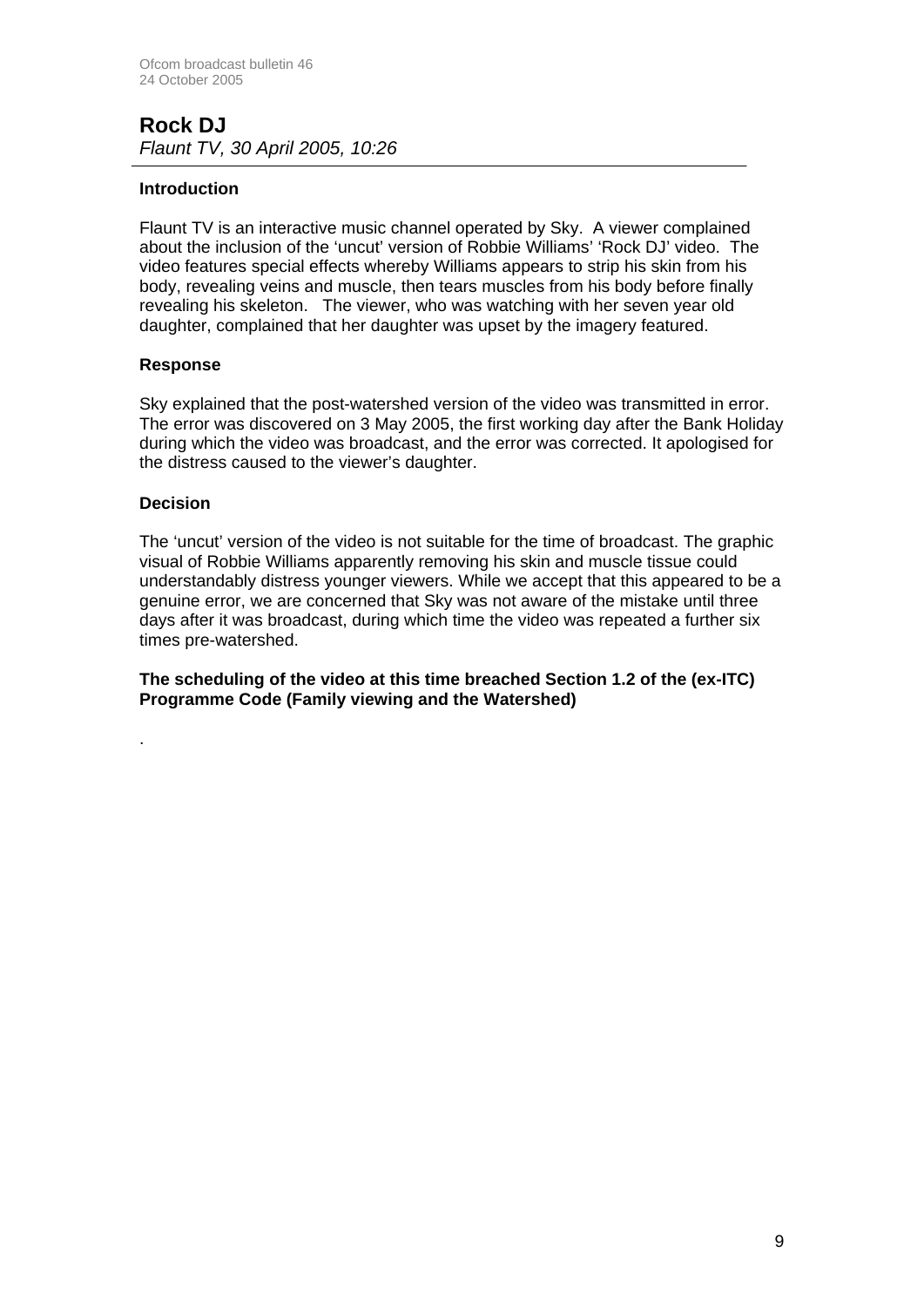## **Top Up TV**  *Five, various dates and times in December 2004*

## **Introduction**

Sixty four viewers objected to the on-screen appearance of a pop-up banner message, overlaid across programmes, that stated "Your TV may now be able to receive more channels. Press the RED button to find out how." Upon pressing the red button, viewers were taken to a screen advertising Top Up TV, a service offering digital terrestrial television (DTT) viewers the opportunity to subscribe to additional channels.

The viewers considered the promotion of a commercial service in this way inappropriate.

### **Response**

Five explained that the pop-up screen application appeared when a viewer using a specific type of DTT box tuned into Five. The message was displayed for some 20 seconds against a semi-transparent background, after which it would disappear automatically. It was played out on various dates in December 2004 and last appeared on 12 January 2005.

Five stated that it did not run the application itself but that it was applied by the multiplex operator. Five confirmed however that the application was broadcast as part of its licensed service and with its knowledge and agreement.

Five considered the material contained in the pop-up banner merely advisory and did not believe it directly advertised a commercial service. There was no requirement for viewers to access the red button. This was merely an option should the interactive viewer decide they wanted to find out how to obtain extra channels. As such, the message was more akin to the on-air inclusion of a website address, from which commercial products or services may be available, but only if the viewer actively clicked through to that part of the site.

Five believed that some kind of comparable viewer advisory application would become increasingly necessary, particularly during the digital switchover process, when existing DTT box owners may need to reset their equipment to receive all channels. Five reiterated that it did not consider the banner an advertisement because it contained no commercial references but was much more akin to a viewer information service.

## **Decision**

The Programme Code states that commercial products must not be promoted in programmes. The initial banner message inviting viewers to find out how to obtain extra channels appeared on screen simultaneously with programming. While accepting that it may be necessary from time to time to inform DTT customers of new 'free-to-air' channels they can view by resetting their boxes, the purpose of this message was clearly to promote Top Up TV - an additional service which requires a subscription fee to view the extra channels offered. It was not transparent to viewers that the message formed part of an advertising communication until after they had clicked the red button. We consider that the banner message indirectly promoted a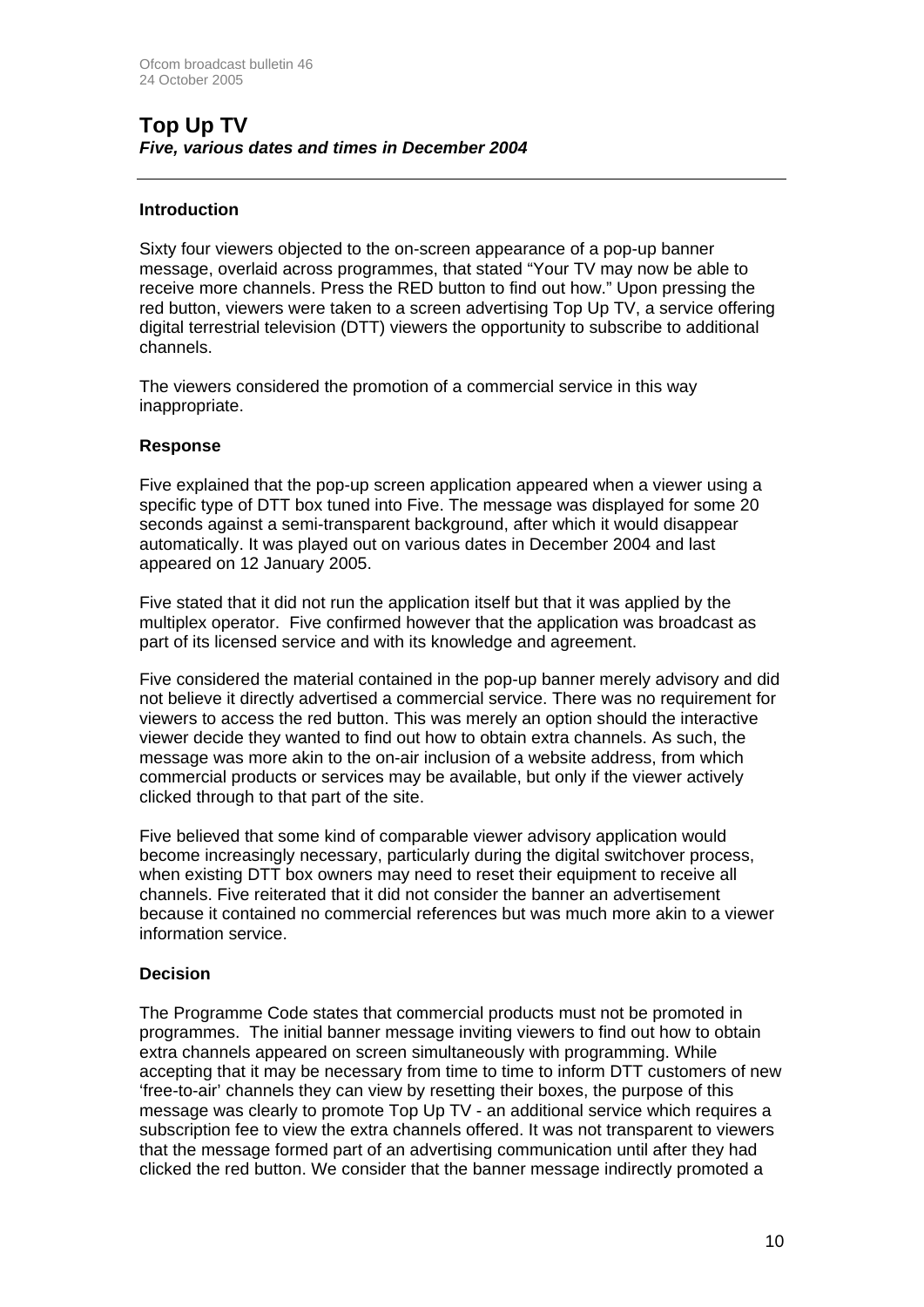commercial service within programming and was therefore in breach of the Programme Code.

**The inclusion of the banner advertisement during programmes was in breach of Section 8.1 of the (ex-ITC) Programme Code.**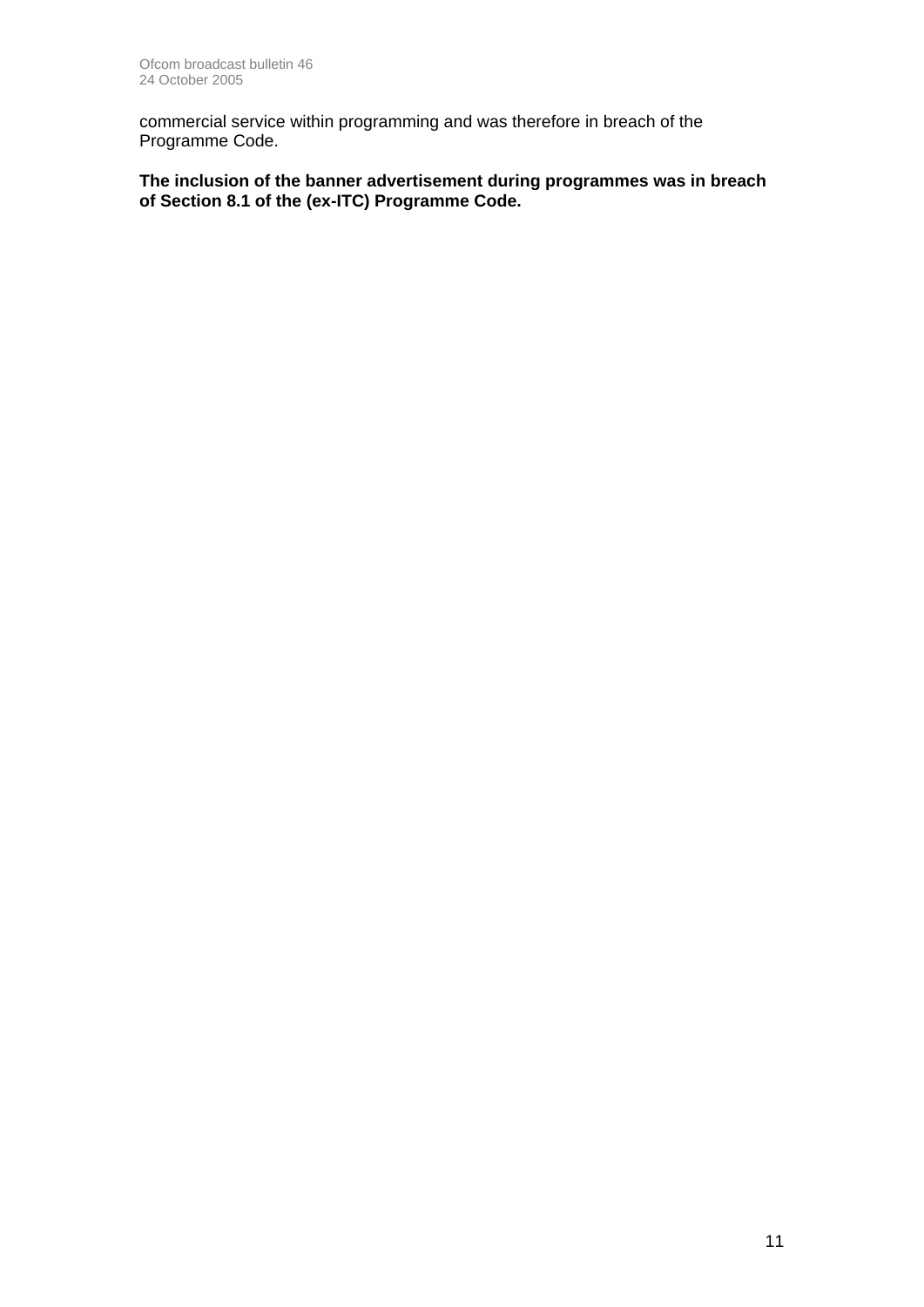## **Grab a Grand**

*Performance Channel, 7 August 2005, 23:30*

## **Introduction**

A viewer believed that a competition, in which viewers were asked to call a premium rate telephone number and identify the partly obscured celebrity on screen, was "a crude psychological ploy designed to entice those callers who had made a correct identification to waste £1 on a phone call."

He believed that, in this case, David Bowie was clearly the featured celebrity and added that callers put to air failed to identify him, citing Cindy Crawford, Shania Twain, Nicole Kidman, Charlotte Church and Kirstie Alley. The complainant objected to a selection procedure which charged £1 for attempting to enter, whether or not one was put through to the studio.

## **Response**

The broadcaster said that it did not have copies of the relevant material. The Performance Channel leases its EPG slot to another company at 23:30 and this company had failed to record the output. The broadcaster provided output transmitted on the preceding and following days, which it claimed was similar.

## **Decision**

It is not, in itself, illegitimate for broadcasters to use premium rate telephone services in quizzes, even if some callers may not be put through to the studio. However, as no recording of output was available, we were unable to view this competition.

Irrespective of any arrangements broadcasters may have with third parties, it is a licence requirement that the licence holder retains, or makes arrangements for the retention by others, of recordings of its output. Failure to do so is a serious breach of licence conditions. Ofcom may need to consider what further action is necessary, if any further breaches of a similar nature occur.

## **Performance Channel was in breach of Condition 11 of its licence**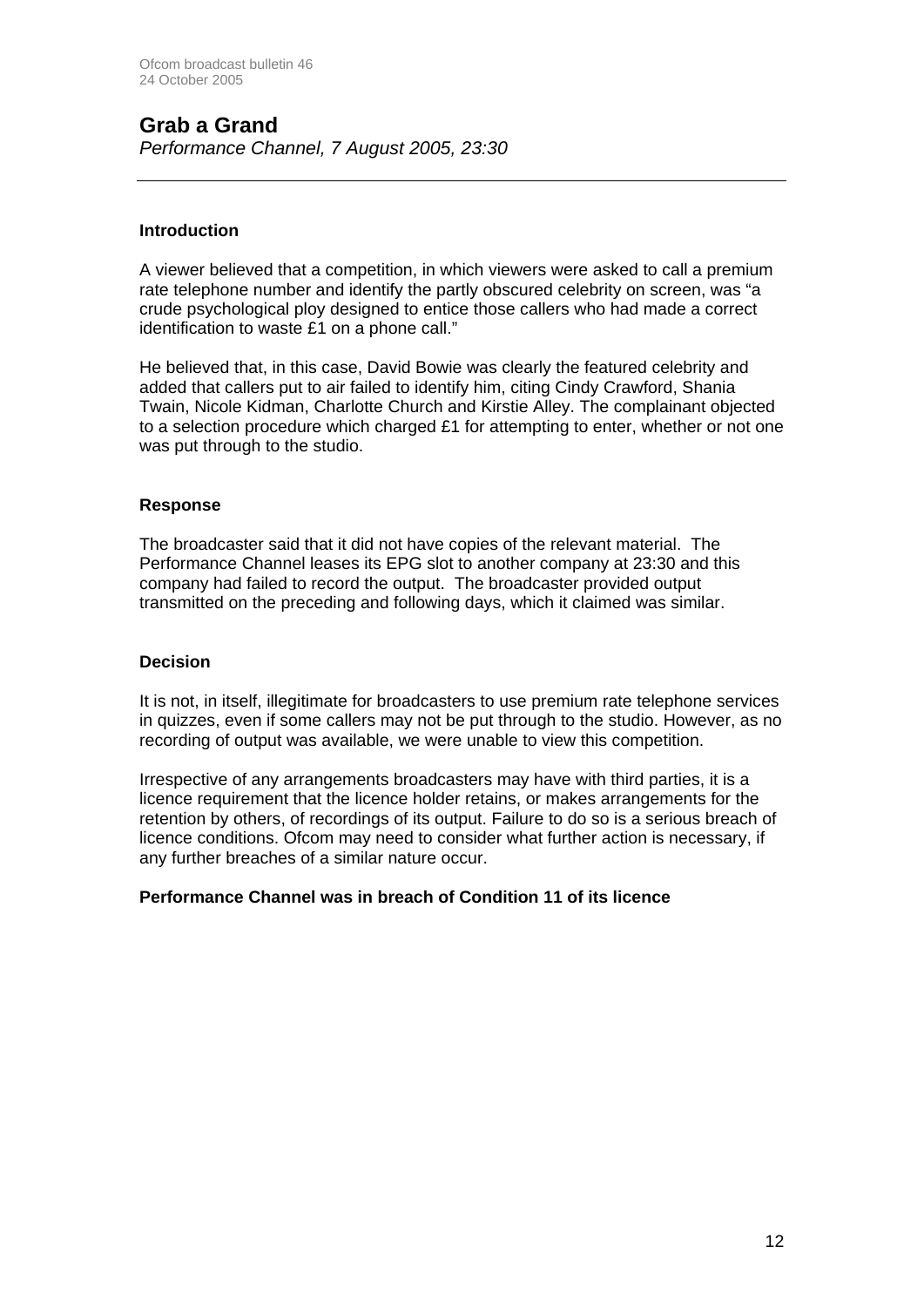## **Stash the Cash**  *Life TV, 5 June 2005, 02:30*

## **Introduction**

A viewer attempted to enter a competition a number of times, via a premium rate telephone line, claiming he had been encouraged to do so by the presenter. After hearing recorded messages, each of which said that his attempt to enter had been unsuccessful, he noticed a caption on-screen which read "pre-recorded." He therefore queried why his calls to enter the competition had been accepted.

### **Response**

Life TV said that the agency it used for logging its output had encountered technical problems. The broadcaster added that it had also ended its agreement with the channel that supplied the programme initially via a live feed. It was therefore unable to provide a recording of the competition.

The broadcaster confirmed that all content broadcast on its channels was now being recorded in-house.

### **Decision**

As no recording of output was available, we were unable to view the competition.

Irrespective of any arrangements broadcasters may have with other parties, it is a licence requirement that the licence holder retains, or makes arrangements for the retention by others, of recordings of its output. Failure to do so is a serious breach of licence conditions. Ofcom may need to consider what further action is necessary, if any further breaches of a similar nature occur.

#### **Life TV channel was in breach of Condition 11 of its licence**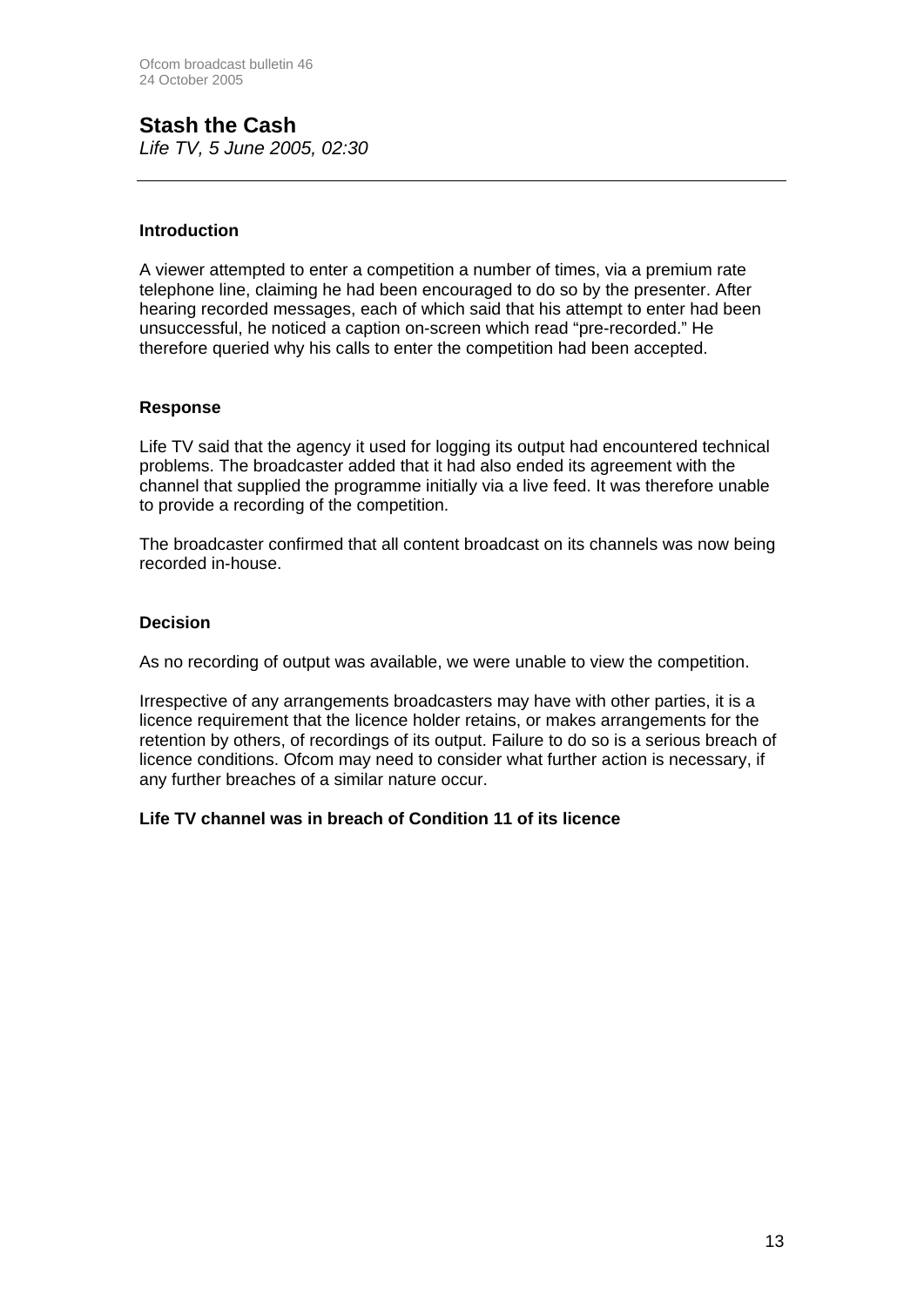## **Additional information**

In September 2005, ICSTIS launched a consultation on the possible introduction of new rules and a 'prior permission' regime for premium rate TV quiz channels and for TV programmes whose dedicated purpose is to run premium rate competitions.

The consultation follows a significant increase in the number of TV quiz channels, together with an increase in the number of complaints it has received. The proposals mean that those wanting to run premium rate competitions on TV quiz channels will need to consult ICSTIS before running a service and get the regulator's 'prior permission'. ICSTIS is proposing to put new rules in place as competitions on TV quiz channels are a new and rapidly growing area in which premium rate services are used. The move aims to ensure that consumers are protected – and are confident in using – this increasingly popular interactive medium.

The consultation closed on 21 October 2005.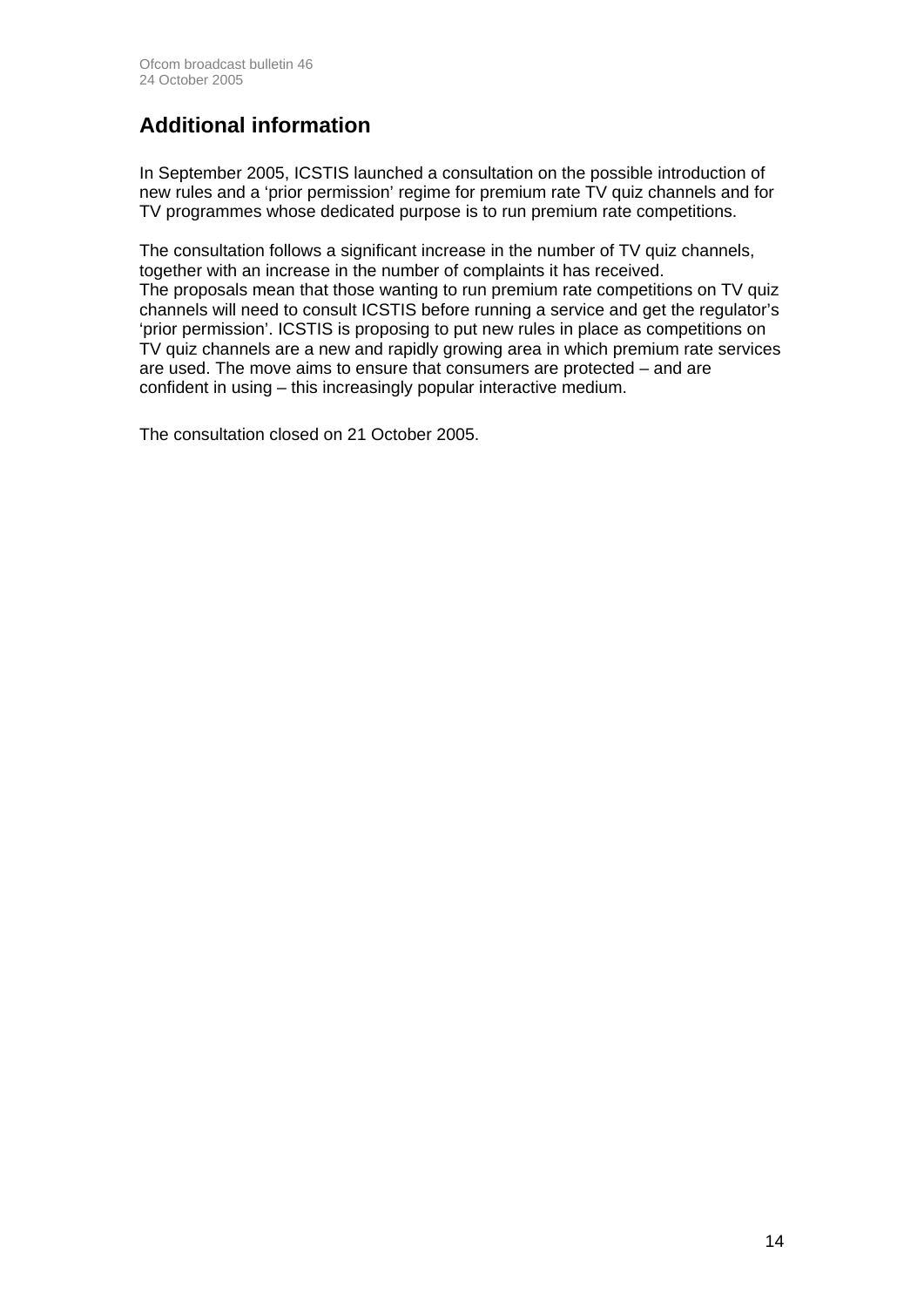## **Resolved**

## **The use of premium rate telecommunications services (PRTS) in programming**

*talkSPORT, various dates and times*

### **Introduction**

3 complainants were concerned that the broadcaster had failed to detail relevant call charges on air when inviting listeners to submit their views, or participate in competitions, via premium rate short message service (SMS). One complainant also objected to the omission of pricing information on air when listeners were invited to call the station by using a 0870 number translation service (NTS). Although the content of the broadcaster's website does not fall within Ofcom's remit, the listener noted that talkSPORT had referred to NTS as "national rate" on its site.

### **Response**

talkSPORT assured us that its policy, in line with ICSTIS' requirements, was to inform listeners on air of relevant charges for participating in programming by premium rate text. In light of the complaints, it had contacted all production staff, reminding them of the information that needed to be stated on air, including relevant text charges, when inviting listeners to contact the station using PRTS. It added that all relevant premium rate call charges could also be found on the home page of its website and believed that the effectiveness of its policy was evident in the small number of complaints it has received concerning a lack of aired premium rate charge information.

## **Decision**

We welcome the assurance and prompt action taken by the broadcaster concerning its use of PRTS and we consider the matter resolved.

While 0870 telephone numbers are not regulated as premium rate services, they can cost considerably more to call than geographic numbers. Guidance issued by Ofcom and by the Advertising Standards Authority makes it clear that these numbers should not be described as "national rate".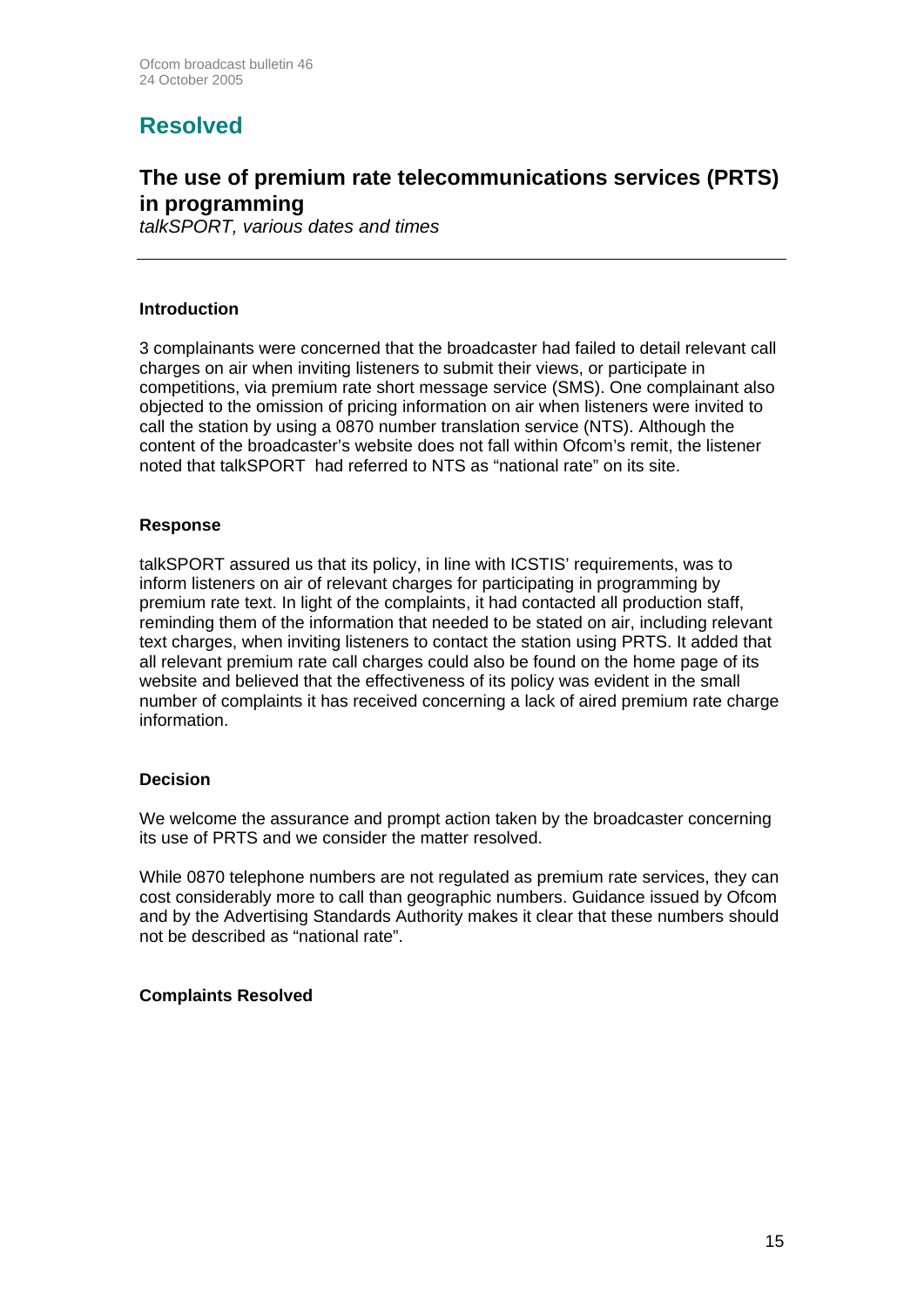## **Gemini FM**  *Gemini FM, 22 July 2005, 07:15*

#### -**Introduction**

The presenter of a morning slot on Gemini FM challenged one of his colleagues onair to drive to a proposed 'Park and Ride' site where fifty travellers had recently arrived, shout "get a job" at them and then drive off. In clarifying the challenge, the presenter suggested that his colleague should first offer to sell some pegs. The station later broadcast the challenge being carried out.

A listener was concerned that the item incited racial harassment.

## **Response**

Gemini FM said that, having spoken with the presenter, it was confident that the remarks were made in the spirit of harmless fun, rather than with any intent to offend. The presenter said that the arrival of the travellers was a subject of local discussion and he had intended to *"be a bit cheeky and have some harmless fun"* .

However he had subsequently realised why his comments might be offensive and had assured the station that there would be no recurrence. The broadcaster acknowledged that such comments, even in jest, were not acceptable and said that it would work to avoid any recurrence.

In the morning of 2 August 2005, the presenter apologised on-air for the comment and any offence it may have caused.

#### **Decision**

Incitement to racial hatred, itself, is covered by the criminal law. However the (ex-Radio Authority) Programme Code (Section 1.5, Bad Taste in Humour) states:

*"Licensees must avoid humour which offends against good taste or decency. There is a danger of offence in the use of humour based on particular characteristics like race, gender or disability…"*

Whilst we accept that the feature was intended to be light-hearted, we agree that trying to taunt travellers as the basis of a 'challenge' was unacceptable. Even though the apology was made after Ofcom contacted the broadcaster, we welcome the fact that the licensee recognised there was a problem and apologised on air of its own volition. We therefore consider the matter resolved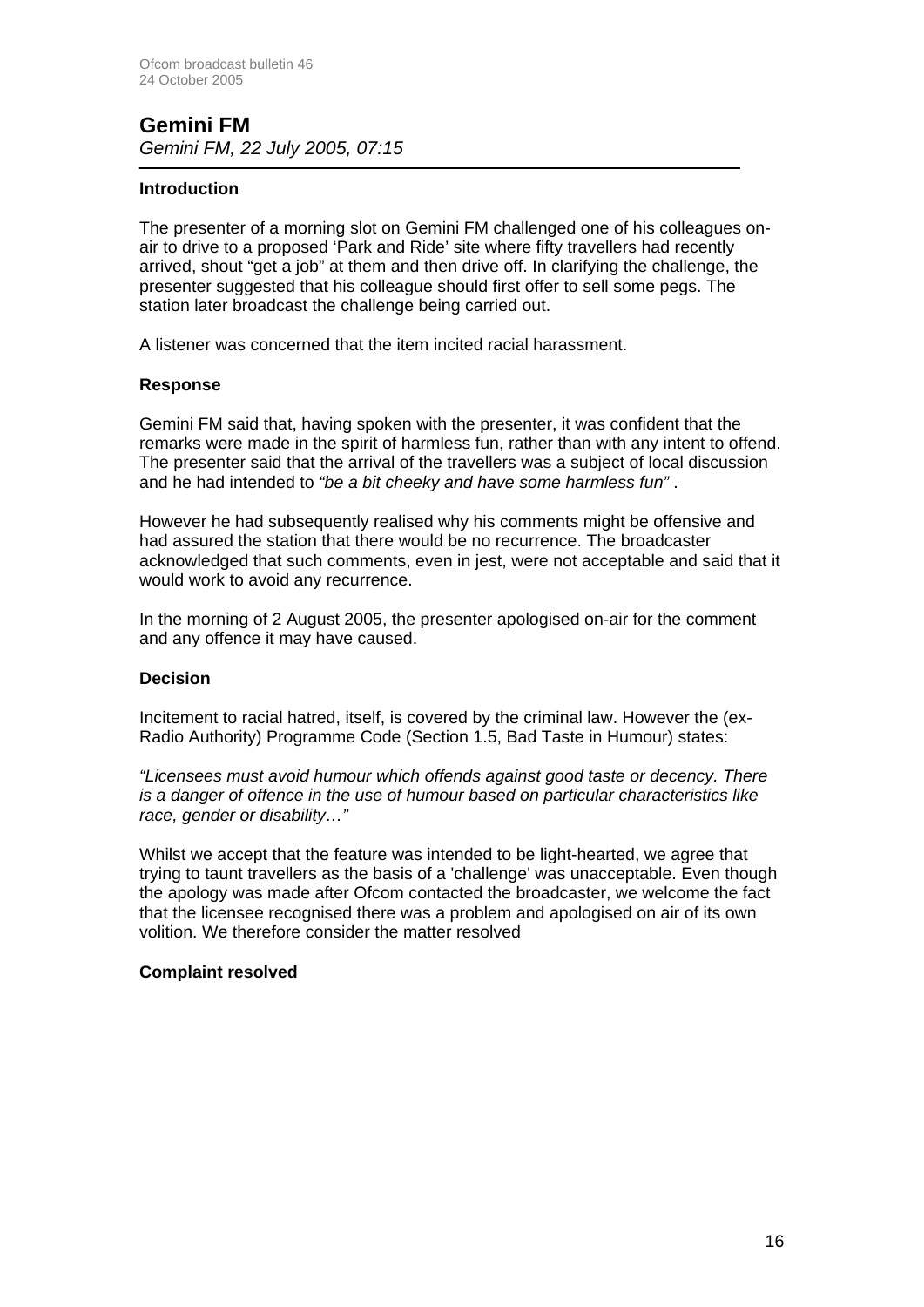## **Jo Whiley**  *BBC Radio 1, 18 March 2005, 12:15*

## **Introduction**

During an interview and live performance on the *Jo Whiley Show*, the artist 50 Cent was questioned about an incident at a UK Festival where the crowd had thrown missiles at the stage, including bottles of urine. In his description of what happened, 50 Cent twice referred to "piss" in the bottles, and once to people "pissing" into bottles. Later during a live performance of his track 'In Da Club' the word "fuck" was used.

One listener complained about the use of strong language.

### **Response**

The BBC said that 50 Cent is a performer who was known for using language like this and, before going on air, was advised by his record company and the production team to cut all strong language when performing his track 'In Da Club'. It was most regrettable that just one example, early in the song, was left in; others later on were deleted as requested, so the broadcaster believed that the occurrence was no more than an unfortunate error on the singer's part.

It was also unfortunate that the presenter did not hear that part of the performance. Not realising what had happened, she was unable to apologise to listeners.

The BBC felt that the language used in the preceding interview was milder and was not used as direct abuse which, according to research, is the form most likely to cause offence (and even that was thought strongly offensive by less than one person in five).

Nevertheless, the BBC accepted that an apology should have been offered for both incidents. Radio 1 management had made clear to the production team that should something similar happen in the future, they must respond with an apology at the first opportunity. The BBC offered an apology for the strong language used and regretted any offence caused.

## **Decision**

We welcome the broadcaster's apology for the incidents and the action subsequently taken. We consider the matter resolved.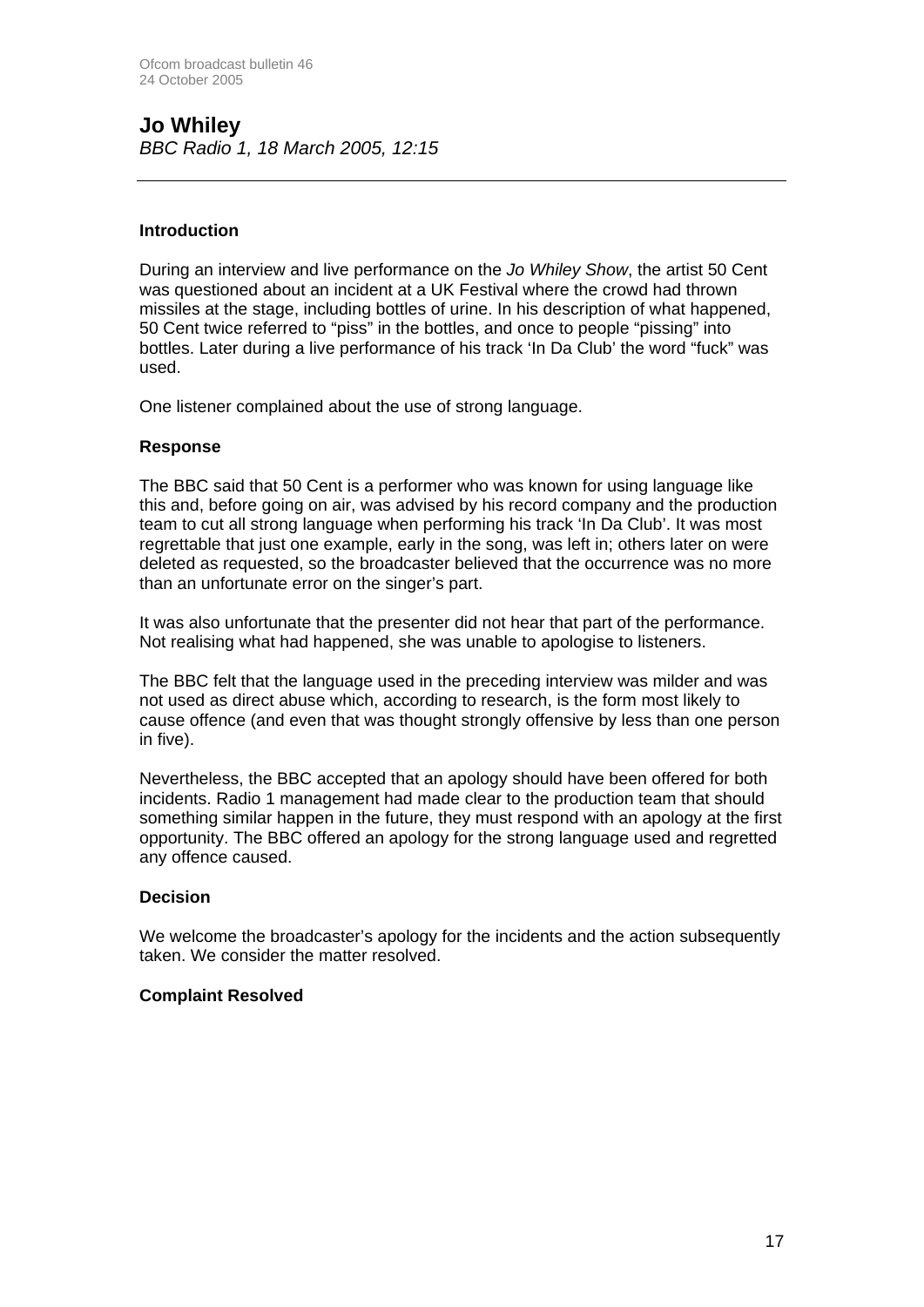## **Daley on the Loose**

*Vibe 101 FM, 9 August 2005, 08:55*

## **Introduction**

A listener was concerned by the use of the term "poof" to describe men wearing hairbands by one of the presenters of this breakfast show. The complainant felt that, in this context, it was an offensive and homophobic comment and should not have been used when children were available to listen in large numbers.

## **Response**

Vibe 101 FM apologised to the listener and agreed that this language was potentially offensive. It was never its intention to be derogatory to any potential radio listener and the station worked constructively with the lesbian, gay and bi-sexual communities to support their issues.

The broadcaster explained that the nature of live broadcast can lead to "off-the-cuff" comments, which may not always be in line with the station's guidelines. In this case, the broadcaster believed that the presenter did not mean any harm or malice towards gay men. However, the broadcaster has reminded all presenters of the station's policy on acceptable language.

## **Decision**

We welcome the action taken by the broadcaster and consider the matter resolved.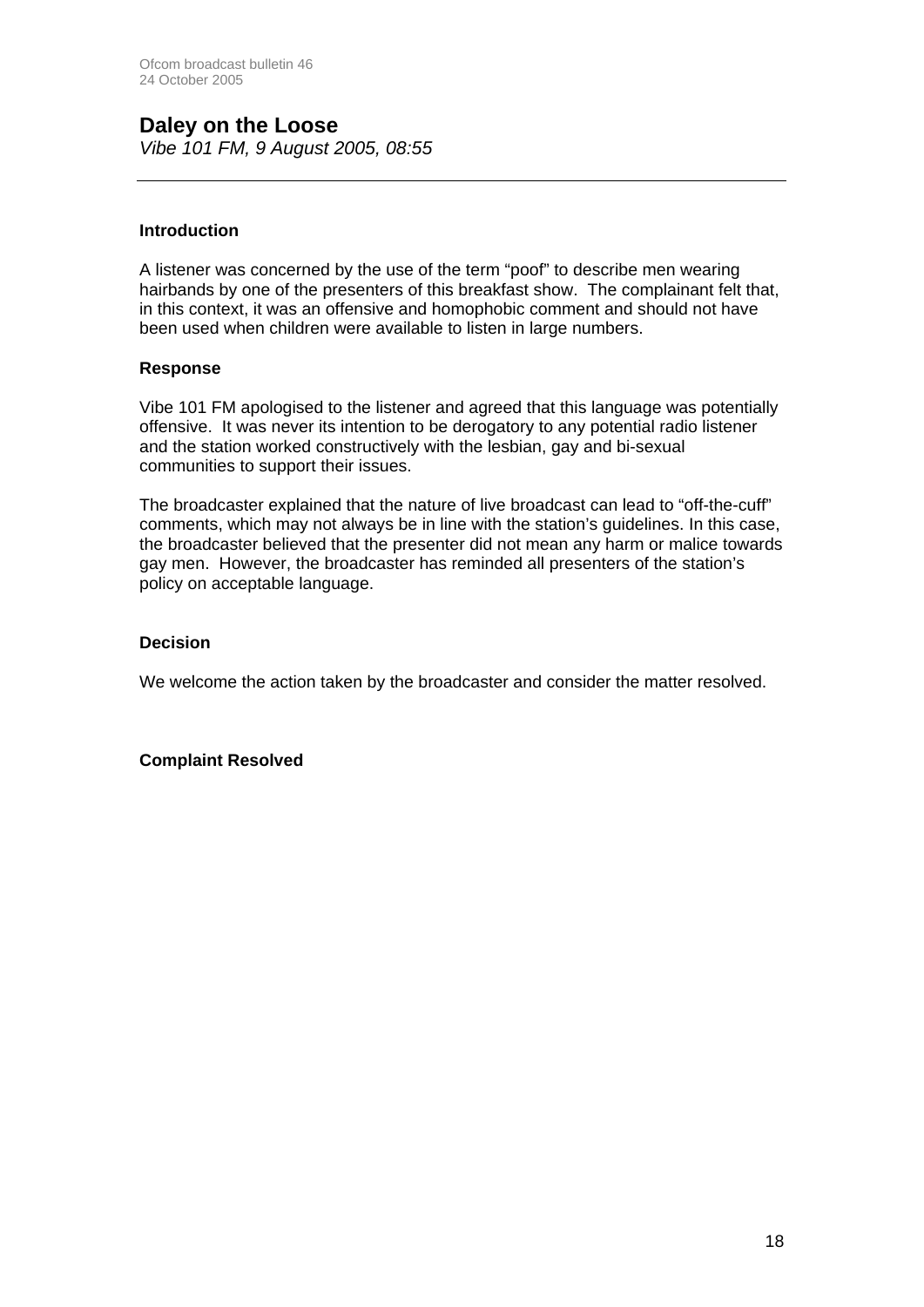## **Matchmaker**

*TMF (The Music Factory), 10 September 2005, 11:45*

## **Introduction**

A viewer was concerned to see a sexually explicit caption stating *"A lot of men have much smaller dicks. Katy, use your hands more".* The complainant did not consider the caption suitable for daytime viewing.

## **Response**

TMF explained that this caption should not have been transmitted in this daytime version of *Matchmaker*. Unfortunately a technical fault had occurred during the latenight version of *Matchmaker* the previous night, and it re-occurred on the morning of the 10 September. The transmission operator had quickly noticed the caption and removed it from the screen.

TMF took the following action as a result of the error:

- it removed the late-night version of *Matchmaker* from its schedules. In future, it would not use any late-night text content formats;
- it removed the pre-watershed version of *Matchmaker* from its schedules and its text messaging software. It would remain off-air until the exact cause of the technical fault was established;
- it broadcast the following apology on 17 September at 11:45:

*"TMF would like to apologise for the broadcast on 10th September of a Matchmaker graphic which contained inappropriate language. TMF apologises for any offence that this caused viewers."* 

## **Decision**

We welcome the apology and the steps taken by the broadcaster to prevent any recurrence of this error. We consider that the broadcaster's actions have been sufficient to consider the case satisfactorily resolved.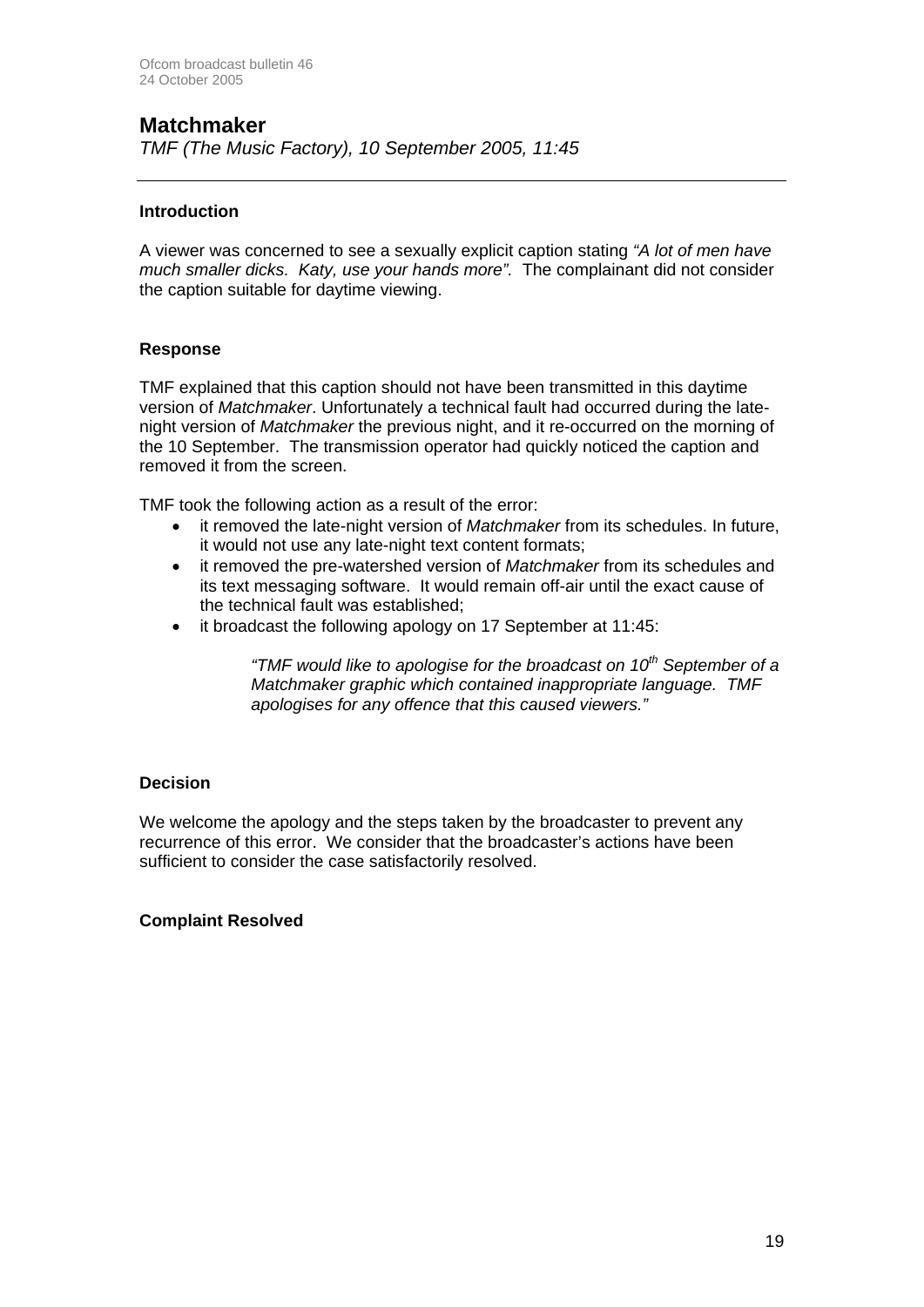## **Top of the Pops**  *BBC1, 18 March 2005, 19:00*

## **Introduction**

A viewer objected to swearing ("shit") in a performance by 50 Cent.

### **Response**

The BBC said that, given 50 Cent's popularity, the artist's inclusion in a chart-based music show was warranted. As some of the words of the song (as published) could have potentially caused offence to viewers, the programme team asked the artist both at the dress rehearsal and before the live performance to leave out those particular lyrics.

In the event, while 50 Cent had still used the word 'nigga' in his performance, the BBC had anticipated this and dipped the sound. The artist also used the word "shit" but because this was not in the published lyrics, the programme team were not expecting it and so it was broadcast. The producer had asked the programme presenter to apologise at the end of the show, which he did.

### **Decision**

The BBC made every effort in this case to ensure that any swear words uttered by 50 Cent were inaudible. The fact that the performer decided to use the word "shit" unexpectedly was beyond the control of the producers. We welcome the apology made during the programme and we believe the BBC dealt with the situation appropriately and consider the matter resolved.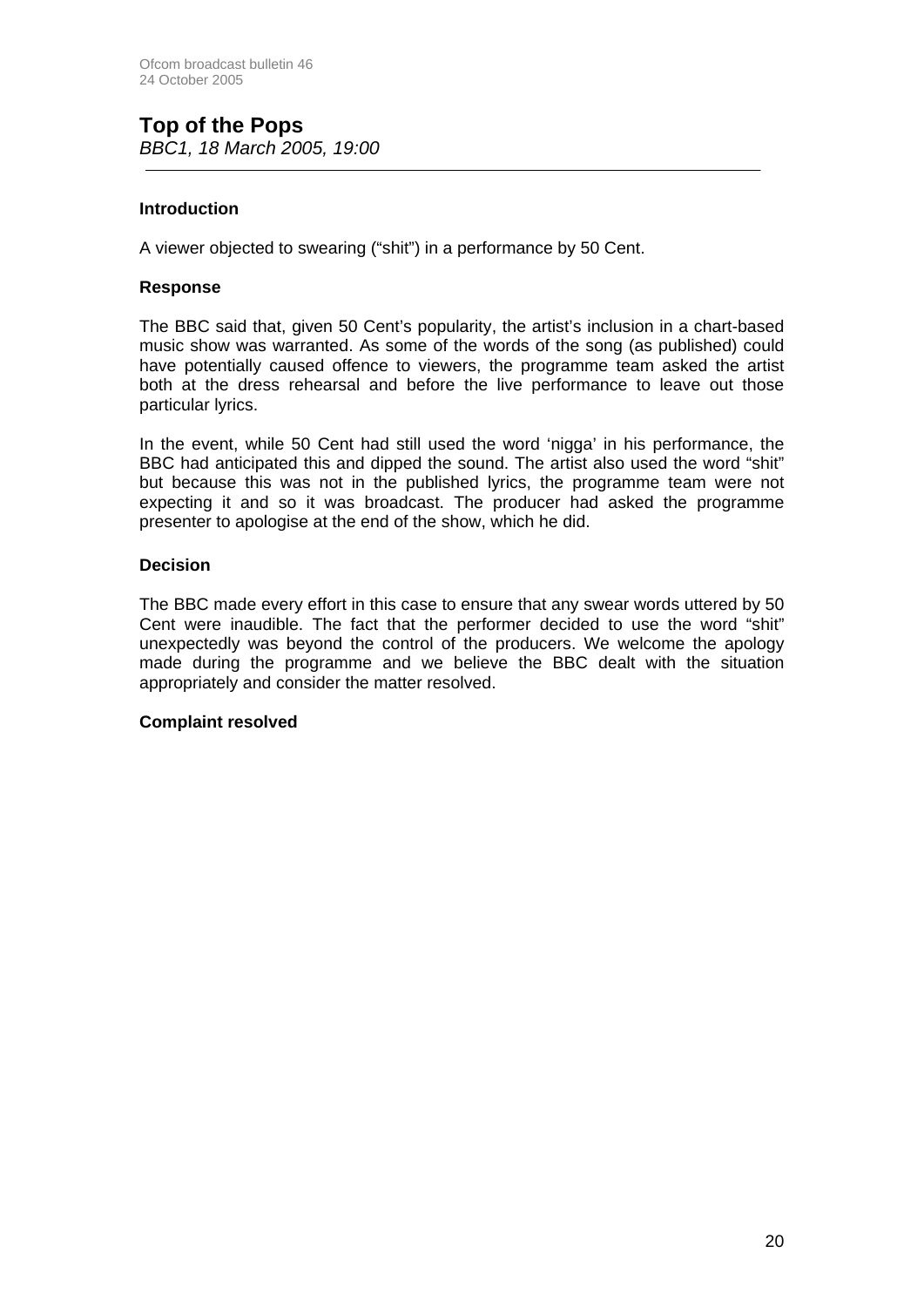## **Glastonbury**  *BBC3, 24 June 2005, 23:00*

## **Introduction**

The BBC3 coverage of Glastonbury was presented by Edith Bowman and Colin Murray. At one point during the programme Edith Bowman tried on a pair of 3D spectacles and acted foolishly as her co-presenter introduced the next part of the show. In reaction, Colin Murray instructed the audience to ignore her behaviour, stating "she's autistic".

One viewer complained about the use of the word "autistic" in this context. They felt as the term was used in front of millions of predominately young people in a careless way, this could undo the previous good work that the BBC had done to raise awareness about autism.

## **Response**

The BBC said that the audience for the show was 284,000 not millions as suggested by the complainant. In addition, the incident happened two hours after the watershed when presenters and producers know they have more freedom in their choice of language than earlier.

The BBC said that it had taken into account in its response audience research which indicated that while some people consider language like this to be inoffensive and jokey, others considered it to be hurtful. Taking this research into consideration, the broadcaster concluded that the use of the term autistic in this context was thoughtless and inappropriate. The matter had been discussed with the presenter, Colin Murray, who had apologised. The BBC said that it would do its best to ensure that such usage was not repeated.

## **Decision**

The use of the term "autistic" in this context was inappropriate. However, given the BBC's response we consider this matter resolved.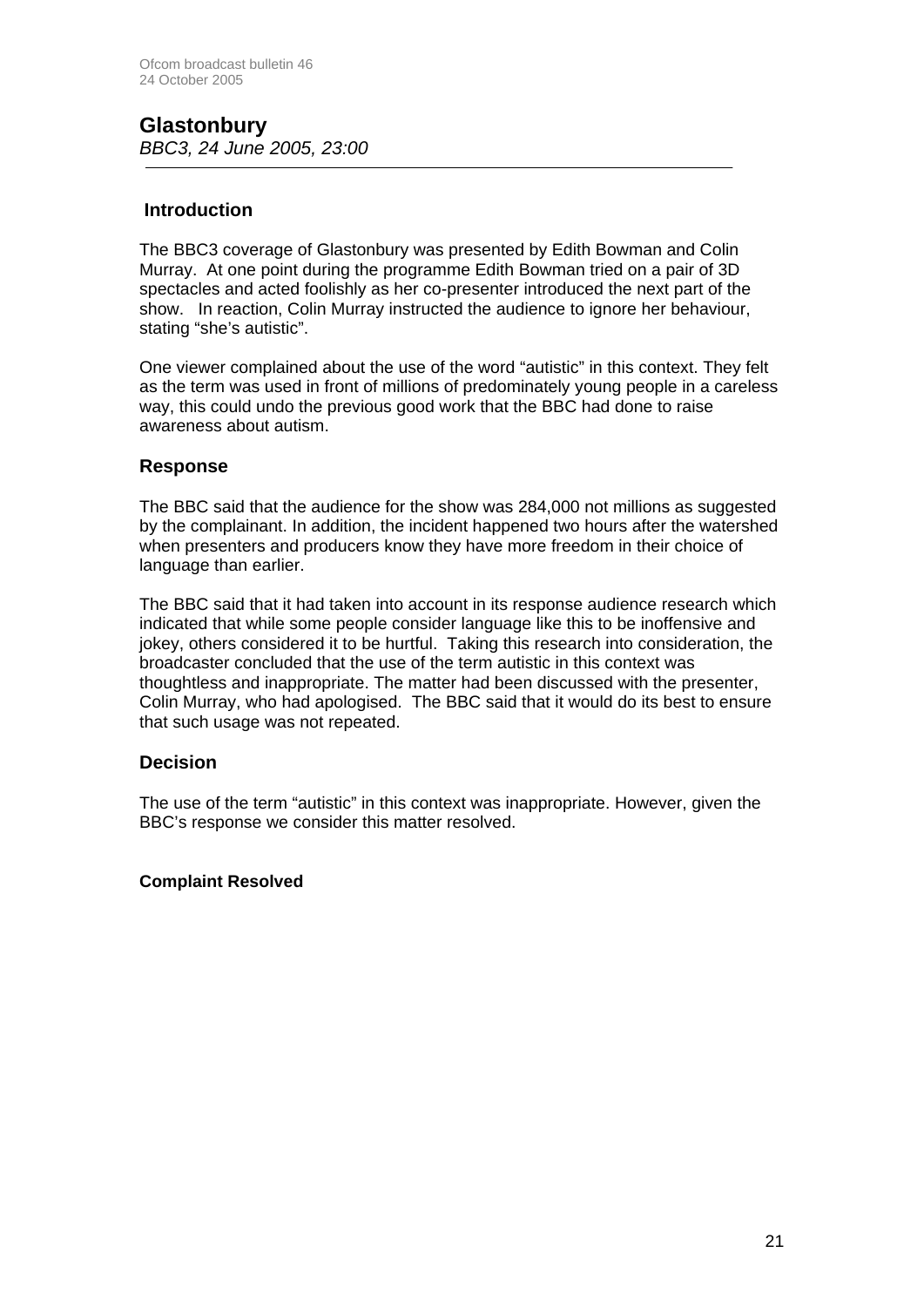## **The Simpsons**

*Channel 4, 7 September 2005, 18:00*

## **Introduction**

A viewer complained about this episode entitled "A Streetcar Named Marge" in which a local musical group performed a song about New Orleans containing derogatory remarks about the city. The viewer felt that in view of the devastation caused by Hurricane Katrina the programme was insensitive.

### **Response**

Channel 4 explained that this was the third time it had shown this episode but acknowledged that the recent events in New Orleans should have been taken into account when deciding whether to show it on this occasion.

It explained that programmes are generally viewed by the department responsible before a repeat transmission to ensure that, amongst other things, recent events have not rendered something offensive which was previously innocent.

The reference to New Orleans was incidental to the story, rather than a key part of it and was not picked up on in the review process. The review process focuses on summarising the main content of the storyline and its primary purpose was to signify whether a given programme was suitable for daytime transmission or not. It did not, for example, concentrate on whether a certain place is referred to.

At present the system was being updated so that further relevant compliance information could be captured by it. The planned changes would enhance the current system to prevent a situation such as this occurring again.

In light of the complaints from viewers, the episode was checked and an on-air apology was made on Friday 9 September, immediately prior to *The Simpsons*.

Channel 4 also directly contacted viewers who had complained about the episode to apologise.

## **Decision**

Given the effects of the recent hurricane, the song referring to New Orleans had the potential to cause offence. However, the speedy apology by Channel 4 was welcomed and appropriate. We also recognise that Channel 4 is updating its processes so that this does not happen again.

In view of this we consider the matter resolved.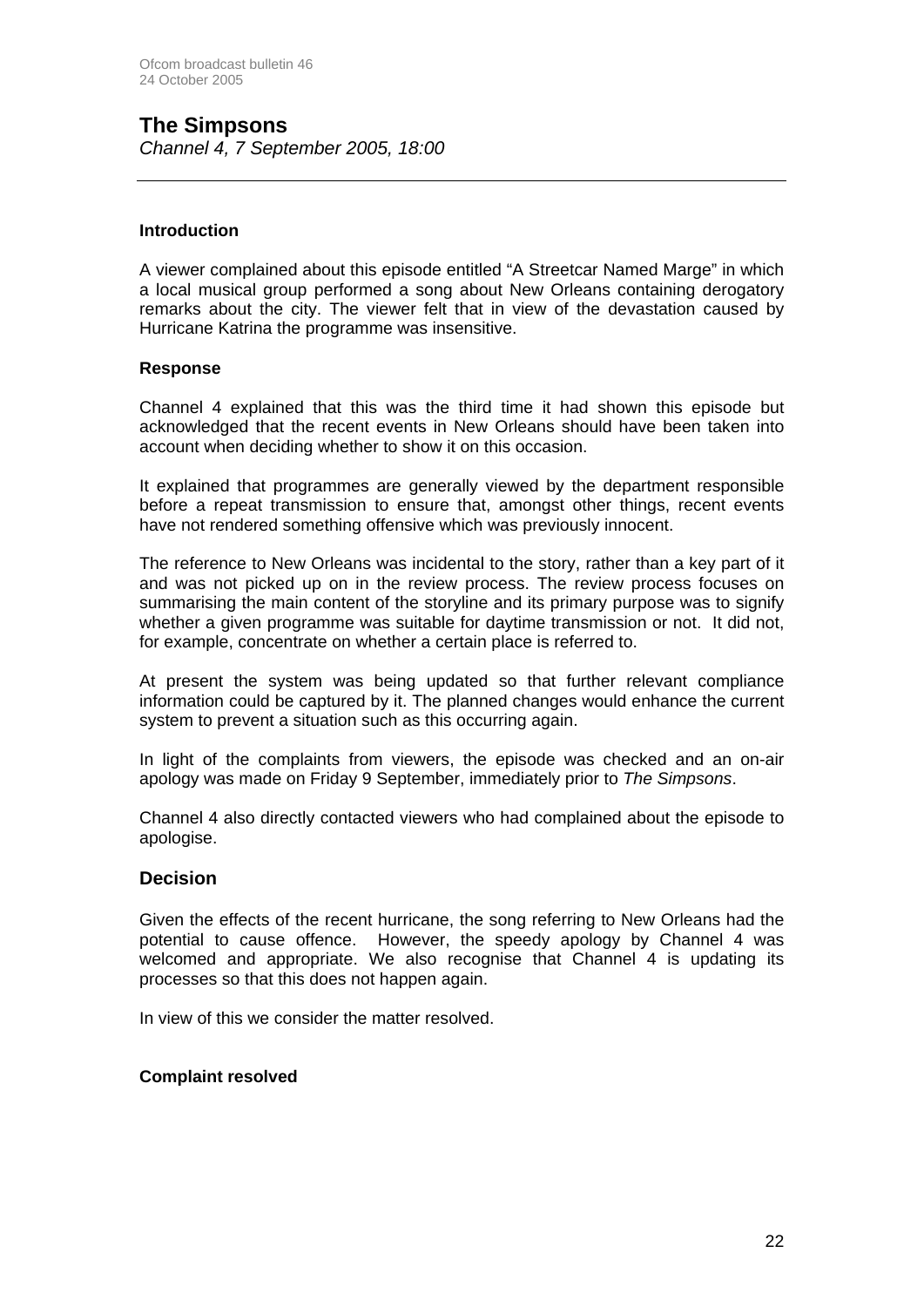## **Not Upheld**

## **Big Brother's Little Brother**

*Channel 4, 5 August 2005, 19:30* 

## **Introduction**

This pre-watershed series reviews recent happenings in the *Big Brother* house, and in various entertainment formats, expands on events found in the main series.

In this episode, a sequence involved a mock-up of a Wild West saloon. Friends and family of *Big Brother* housemates were invited to down a shot of 'alcohol' and, if they managed to do so, were allowed to spend a moment extolling the virtues of the particular housemate they had come to support.

One viewer complained that, when broadcast at this time in the evening and bearing in mind the amount of alcohol present in the *Big Brother* house, this episode condoned the misuse of alcohol.

## **Response**

Channel 4 said that this programme had been the pre-watershed manifestation of the *Big Brother* project for a number of series. It was a daily, half hour programme, designed to provide an overview of the latest events in the house, couched in appropriate pre-watershed terms. There was a daily discussion of proposed items for that day's show, with a particular view to ensuring that issues were approached in a manner appropriate to the scheduled pre-watershed slot.

In this instance, the cartoon style "Wild West Saloon", with the presenter as the barman wearing an outsized false moustache and sliding drinks down the bar to the interviewees, was designed purely to act as a device or prop for getting the potential housemate evictees' friends to cite reasons why 'their housemate' should stay. The two interviewees both also entered into the "Wild West" theme, wearing cowgirl and cowboy costumes. The shot glasses which were slid down the bar by the presenter were pre-poured and contained a liquid that could not be identified by viewers (it was not, in fact, alcoholic at all). There was no sight of the liquid being poured, nor of any bottles on the set, save for some beer bottles which had been mocked up with "Wanted: Dead or Alive" posters of the two housemates up for eviction. Neither of the interviewees who drank the shots reacted in a way that suggested they were drinking spirits, and they did not pretend to be tipsy. It was merely intended to be a cheesy caricature of a "Wild West Saloon", where the focus was more on the presenter's antics as a barman sliding the drinks along the bar than on drinking an indeterminate liquid.

## **Decision**

The Wild West saloon type-sketch has been a feature of pre-watershed television entertainment shows for very many years. The nature of the drink in question was not dwelt upon, nor did those drinking it appear to react it any way as if it was alcohol. In these circumstances, we consider that the content did not glamorise, encourage or condone the misuse of alcohol.

## **The programme was not in breach of the Code**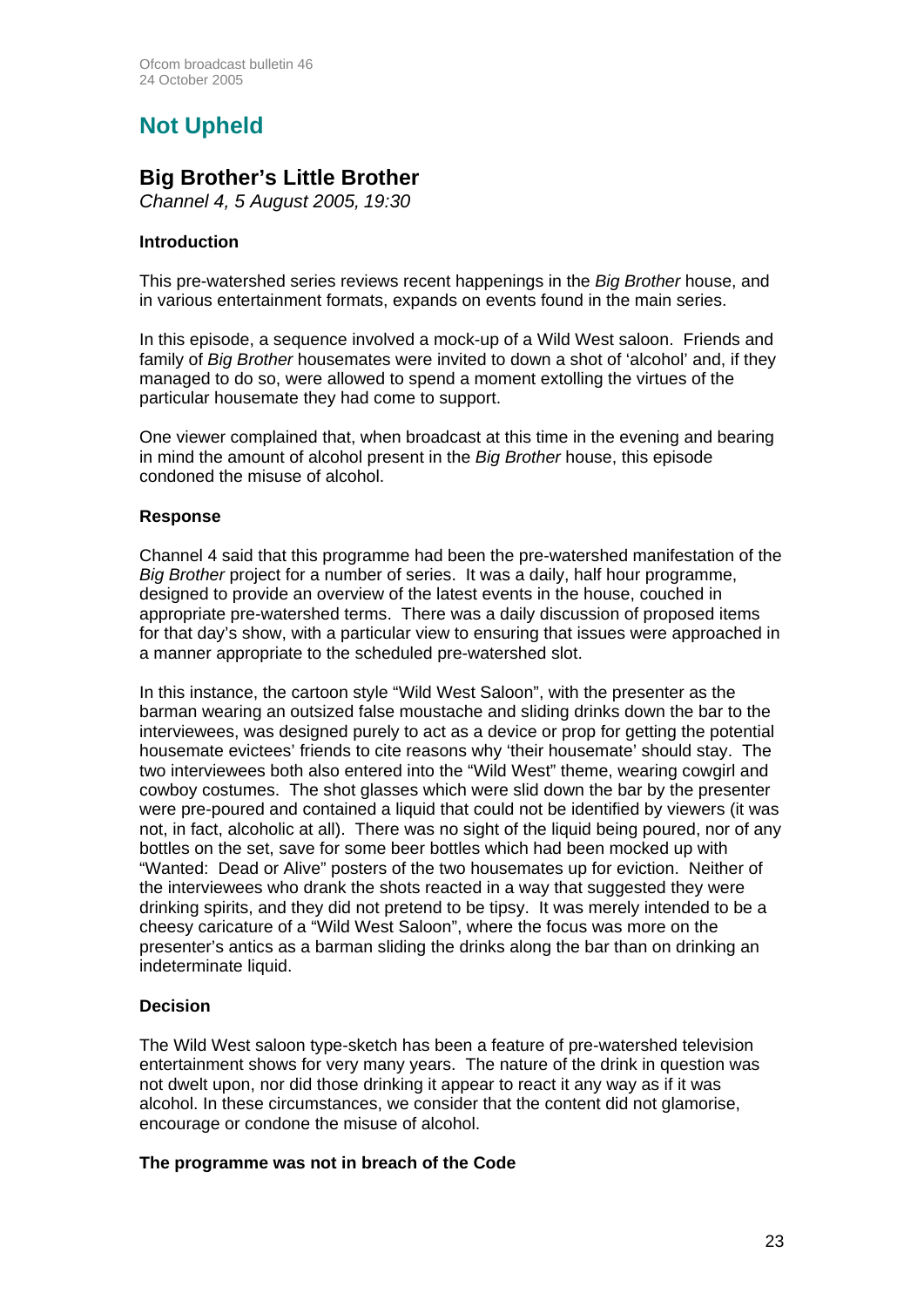## **Logos**  *E4, 23 August 2005*

### **Introduction**

A viewer objected to a promotion that appeared on E4 that stated *"The new channel, Quiz Call, a new interactive quiz channel, is now available on Freeview, PRESS RED for information on how to receive it".* On pressing red, instructions on how to re-tune digital terrestrial television (DTT) receivers to receive the new 'free-to-air' channel were displayed.

### **Response**

Channel 4 said that the promotion was intended to alert viewers to their new 'Quiz Call' channel and to encourage viewers to re-tune their set-top boxes to obtain the new service. The semi-transparent text message appeared at the bottom of viewers' television screens when they first tuned to E4 after switching on the receiver, for around 10 seconds. The initial pop-up appeared only once after the receiver was switched on (or taken out of standby, depending on the receiver). The application was switched off after the launch of the new channel on 30 August 2005.

The broadcaster believed it was acceptable to promote the new channel in this way because it was a service owned by itself and the promotion helped DTT viewers understand how they could receive extra channels.

#### **Decision**

Our rules on the promotion of programmes, channels and related services on commercial television allow broadcasters to promote, subject to certain conditions, other channels they provide. In this instance, the purpose of the promotion was to tell existing Freeview customers about another channel, owned by Channel 4, that could be obtained free of charge by simply re-tuning their set-top box. This was a legitimate cross-promotion within the rules and therefore did not breach the Code or the rules on cross promotion.

**The promotion was not in breach of the Code**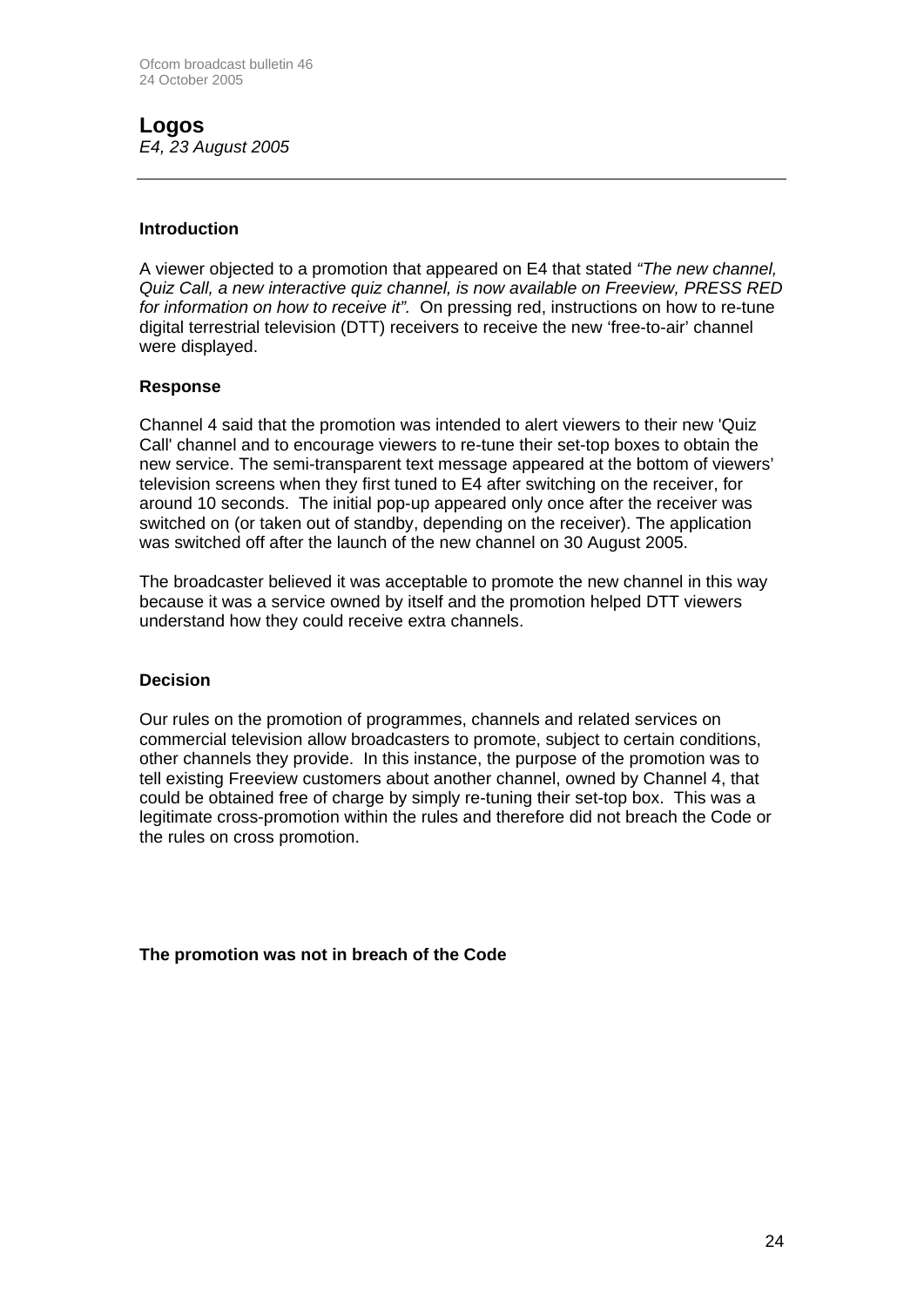## **Additional Information**

This bulletin records two instances when television broadcasters were unable to provide Ofcom with recordings of their output. It is a licence requirement that a licence holder retains, or makes arrangements for the retention by others, of recordings of its output. Failure to do so is a serious breach of licence conditions.

On this occasion, the breaches have not resulted in the consideration of a statutory sanction. However, this is a matter that we take very seriously and licensees should be fully aware of our concerns.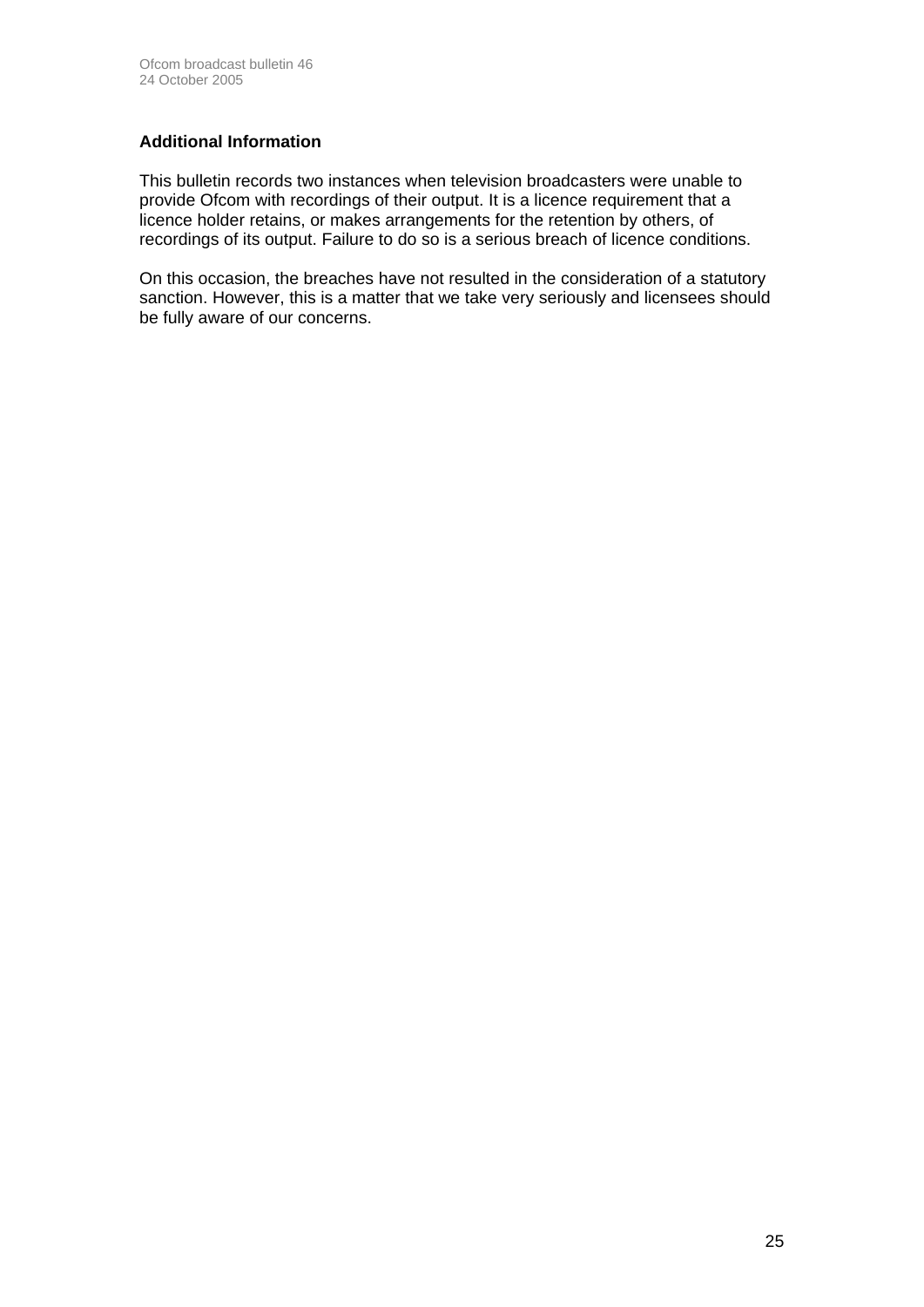## **Fairness and Privacy Cases**

Where a complaint is not upheld there is only a note of the outcome. For a copy of a full adjudication, whether the complaint is upheld or not, go to Ofcom's website at www.ofcom.org.uk/bulletins/ or send a stamped addressed envelope to: Ofcom, Riverside House, 2a Southwark Bridge Road, London SE1 9HA.

## **Upheld in Part**

Complaint by Mr Steve Moxon *Let 'Em All In, Channel 4, 7 March 2005* 

Ofcom has upheld part of this complaint of unfair treatment from Mr Moxon. The programme was an authored piece in which writer Kenan Malik set out the case for abolishing immigration controls. It included an interview with Mr Moxon.

Mr Moxon complained that he was misled about the nature of the programme and that he was not informed of the identity of the presenter in advance. He also complained that his interview was unfairly conducted, edited and reported in voice-over, and that the programme-makers refused to remove footage of him as he requested.

Ofcom concluded that there was unfairness to Mr Moxon in the information given to him about the nature of the programme, and that in light of this both the conduct of his interview, and the inclusion of footage of him in the programme, resulted in unfairness to Mr Moxon in the programme as broadcast.

Ofcom concluded that the identity of the presenter, the editing of the interview and the use of voice-over did not result in unfairness to Mr Moxon in the programme as broadcast.

Ofcom has directed Channel 4 to broadcast a summary of the adjudication.

## **Not Upheld**

| <b>Complainant</b>                          | Programme | Date &<br><b>Broadcaster</b> | Type of<br>complaint |  |
|---------------------------------------------|-----------|------------------------------|----------------------|--|
| Panone and Partners on behalf of The Wright | Stuff     | Five, 18 March               | Unfair               |  |
| Mrs Primrose Shipman                        |           | 2005                         | treatment            |  |
| Marcher Radio Group                         | Y Byd Ar  | S4C, 1 February              | Unfair               |  |
|                                             | Bedwar    | 2005                         | treatment            |  |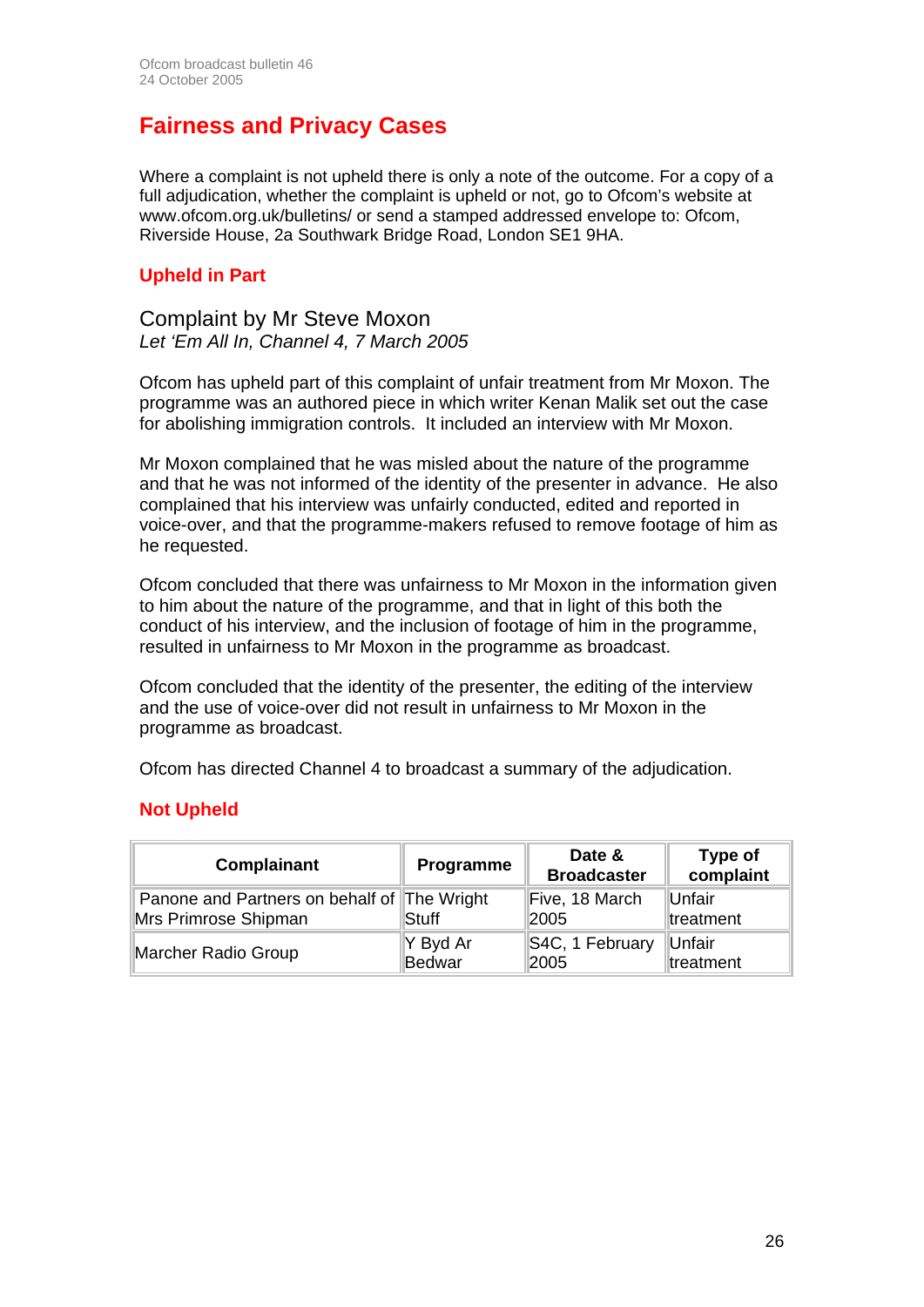## **Other programmes not in breach/out of remit**

## **21 September – 5 October 2005**

| <b>Date</b><br><b>Channel</b><br>Category<br>No of<br>Programme<br><b>Complaints</b><br>Five<br>Offence<br>1<br>7/7 Attack on London<br>14/09/2005<br>Satellite &<br>Offence<br>1<br>7/7 Attack on London<br>19/09/2005<br>Cable<br>Religious<br>ITV1<br>1<br>A Touch of Frost<br>25/09/2005<br>Offence<br><b>Adult</b><br><b>Adult Channels</b><br>12/09/2005<br>Channels<br>Offence<br>1<br>ITV1<br>1<br>Afterlife<br>24/09/2005<br>Offence<br>ITV1<br>Afterlife<br>30/09/2005<br>Offence<br>1<br>ITV1<br>Offence<br>Afterlife<br>01/10/2005<br>1 |
|-----------------------------------------------------------------------------------------------------------------------------------------------------------------------------------------------------------------------------------------------------------------------------------------------------------------------------------------------------------------------------------------------------------------------------------------------------------------------------------------------------------------------------------------------------|
|                                                                                                                                                                                                                                                                                                                                                                                                                                                                                                                                                     |
|                                                                                                                                                                                                                                                                                                                                                                                                                                                                                                                                                     |
|                                                                                                                                                                                                                                                                                                                                                                                                                                                                                                                                                     |
|                                                                                                                                                                                                                                                                                                                                                                                                                                                                                                                                                     |
|                                                                                                                                                                                                                                                                                                                                                                                                                                                                                                                                                     |
|                                                                                                                                                                                                                                                                                                                                                                                                                                                                                                                                                     |
|                                                                                                                                                                                                                                                                                                                                                                                                                                                                                                                                                     |
|                                                                                                                                                                                                                                                                                                                                                                                                                                                                                                                                                     |
|                                                                                                                                                                                                                                                                                                                                                                                                                                                                                                                                                     |
|                                                                                                                                                                                                                                                                                                                                                                                                                                                                                                                                                     |
|                                                                                                                                                                                                                                                                                                                                                                                                                                                                                                                                                     |
|                                                                                                                                                                                                                                                                                                                                                                                                                                                                                                                                                     |
| <b>Alpha ETC</b>                                                                                                                                                                                                                                                                                                                                                                                                                                                                                                                                    |
| Punjabi<br>Offence<br>Alpha ETC Punjabi<br>28/03/2005<br>2                                                                                                                                                                                                                                                                                                                                                                                                                                                                                          |
| Artsworld<br>1<br>Artsworld<br>04/06/2005<br>Scheduling                                                                                                                                                                                                                                                                                                                                                                                                                                                                                             |
| ITV1<br>1<br>11/08/2005<br><b>Bad Lads Army</b><br>Language                                                                                                                                                                                                                                                                                                                                                                                                                                                                                         |
| 3<br><b>Bad Lads Army</b><br>25/08/2005<br>ITV1<br>Language                                                                                                                                                                                                                                                                                                                                                                                                                                                                                         |
| <b>Baddiel and Skinner Unplanned</b><br>ITV1<br>Offence<br>1<br>05/07/2005                                                                                                                                                                                                                                                                                                                                                                                                                                                                          |
| 1<br><b>BBC News</b><br>20/09/2005<br>BBC1<br>Offence                                                                                                                                                                                                                                                                                                                                                                                                                                                                                               |
| 1<br><b>BBC News</b><br>23/09/2005<br>BBC1<br>Impartiality                                                                                                                                                                                                                                                                                                                                                                                                                                                                                          |
| <b>BBC News</b><br>BBC1<br>1<br>27/09/2005<br>Impartiality                                                                                                                                                                                                                                                                                                                                                                                                                                                                                          |
| <b>BBC News</b><br>BBC1<br>$\overline{2}$<br>30/09/2005<br>Impartiality                                                                                                                                                                                                                                                                                                                                                                                                                                                                             |
| <b>BBC Radio 5 Live</b><br>24/08/2005<br>BBC1<br>Offence<br>1                                                                                                                                                                                                                                                                                                                                                                                                                                                                                       |
| BBC1<br>Offence<br>1<br><b>Bearded Ladies</b><br>13/09/2005                                                                                                                                                                                                                                                                                                                                                                                                                                                                                         |
| 3<br>Offence<br>Bremner, Bird & Fortune<br>25/09/2005<br>Channel 4                                                                                                                                                                                                                                                                                                                                                                                                                                                                                  |
| $\overline{2}$<br>Bremner, Bird & Fortune<br>02/10/2005<br>Channel 4<br>Offence                                                                                                                                                                                                                                                                                                                                                                                                                                                                     |
| 1<br>Carry on Behind<br>27/08/2005<br><b>UK Gold</b><br>Offence                                                                                                                                                                                                                                                                                                                                                                                                                                                                                     |
| $\mathbf{1}$<br>BBC1<br>Offence<br>24/09/2005<br>Casualty                                                                                                                                                                                                                                                                                                                                                                                                                                                                                           |
| $\overline{2}$<br><b>Channel 4 News</b><br>07/07/2005<br>Channel 4<br>Offence                                                                                                                                                                                                                                                                                                                                                                                                                                                                       |
| ITV1<br>1<br><b>Coronation Street</b><br>23/09/2005<br>Offence                                                                                                                                                                                                                                                                                                                                                                                                                                                                                      |
| <b>Coronation Street</b><br>ITV1<br>Offence<br>1<br>20/09/2005                                                                                                                                                                                                                                                                                                                                                                                                                                                                                      |
| <b>Coronation Street Family Album</b><br>11/09/2005<br>ITV1<br>Violence<br>1                                                                                                                                                                                                                                                                                                                                                                                                                                                                        |
| Emmerdale<br>28/07/2005<br>ITV1<br>Violence<br>4                                                                                                                                                                                                                                                                                                                                                                                                                                                                                                    |
| Emmerdale<br>ITV1<br>Violence<br>1<br>03/08/2005                                                                                                                                                                                                                                                                                                                                                                                                                                                                                                    |
| Violence<br>1<br>Emmerdale<br>06/09/2005<br>ITV1                                                                                                                                                                                                                                                                                                                                                                                                                                                                                                    |
| Sexual                                                                                                                                                                                                                                                                                                                                                                                                                                                                                                                                              |
| Emmerdale<br>08/09/2005<br>ITV1<br>Portrayal<br>1                                                                                                                                                                                                                                                                                                                                                                                                                                                                                                   |
| Sexual<br>Emmerdale<br>16/09/2005<br>ITV1<br>Portrayal<br>1                                                                                                                                                                                                                                                                                                                                                                                                                                                                                         |
| ITV1<br>1<br>Emmerdale<br>22/09/2005<br>Offence                                                                                                                                                                                                                                                                                                                                                                                                                                                                                                     |
| 1<br>BBC <sub>2</sub><br>Offence<br>25/08/2005<br><b>Extras</b>                                                                                                                                                                                                                                                                                                                                                                                                                                                                                     |
| 1<br>Fox News<br>07/07/2005<br>Fox News<br>Offence                                                                                                                                                                                                                                                                                                                                                                                                                                                                                                  |
| 1<br>26/09/2005<br>Fox News<br>Other<br>Fox News                                                                                                                                                                                                                                                                                                                                                                                                                                                                                                    |
| 1<br><b>GMTV</b><br>18/04/2005<br>ITV1<br>Offence                                                                                                                                                                                                                                                                                                                                                                                                                                                                                                   |
| ITV1<br>1<br>Goal! - The World Premiere<br>24/09/2005<br>Offence                                                                                                                                                                                                                                                                                                                                                                                                                                                                                    |
| Hamoudi & Emil<br>BBC <sub>2</sub><br>Offence<br>1<br>26/08/2005                                                                                                                                                                                                                                                                                                                                                                                                                                                                                    |
| Hardeep Does. religion<br>21/09/2005<br>Channel 4<br>Impartiality<br>1                                                                                                                                                                                                                                                                                                                                                                                                                                                                              |
| 1<br>BBC1<br>Heaven and Earth Show<br>25/09/2005<br>Offence                                                                                                                                                                                                                                                                                                                                                                                                                                                                                         |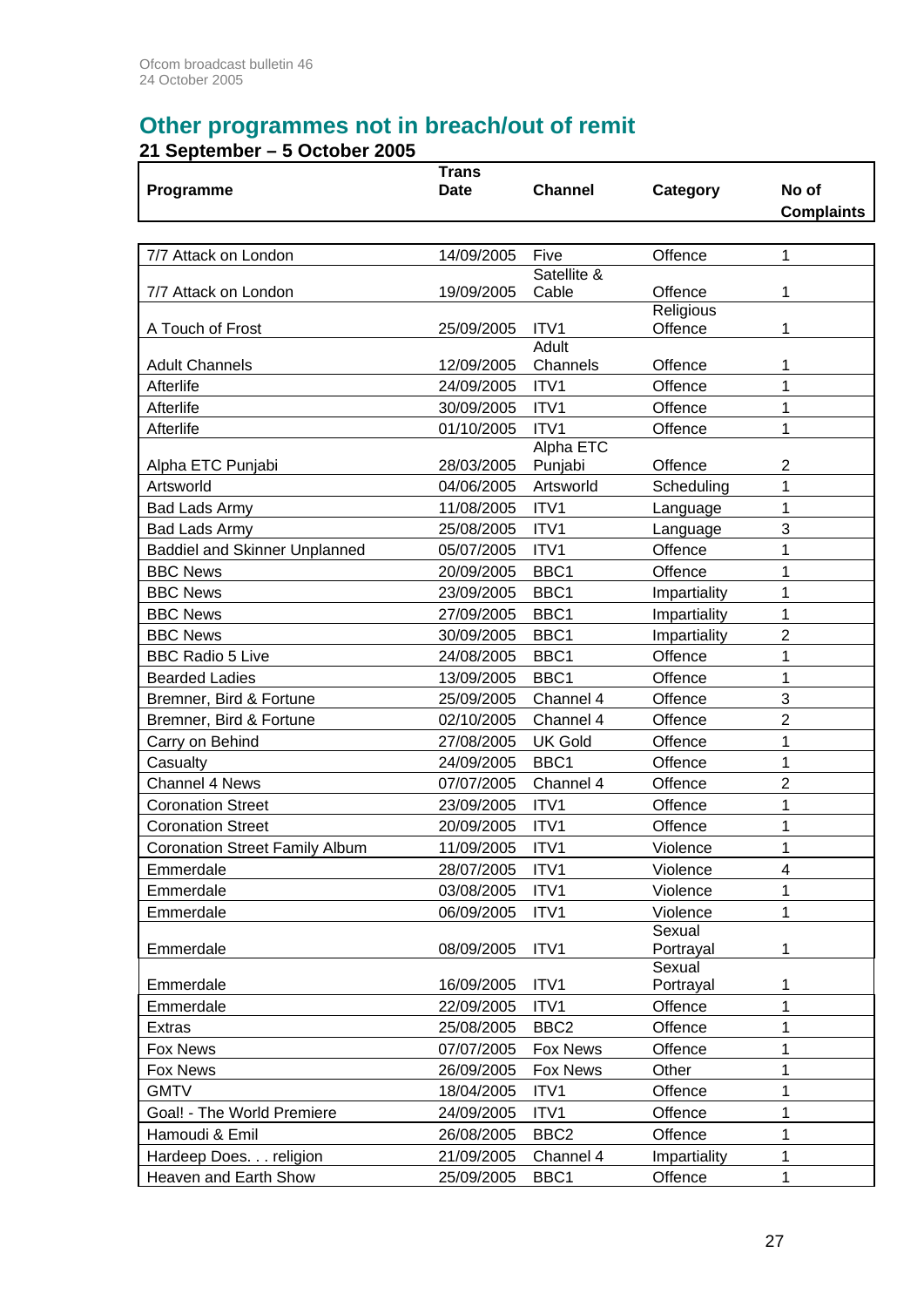| Hex                               | 21/09/2005 | Sky One              | Scheduling             | 1 |
|-----------------------------------|------------|----------------------|------------------------|---|
| <b>Holby City</b>                 | 09/08/2005 | <b>UK Gold</b>       | Offence                | 1 |
| <b>Holby City</b>                 | 28/09/2005 | BBC1                 | Accuracy               | 1 |
| Hot Chef                          | 25/07/2005 | <b>Adult Channel</b> | Offence                | 1 |
| Inside The Ultimate Tornado       | 03/09/2005 | Sky One              | Scheduling             | 1 |
| <b>ITV</b> at the Movies          | 24/09/2005 | ITV1                 | Offence                | 1 |
| <b>ITV News</b>                   | 08/07/2005 | ITV1                 | Offence                | 1 |
| <b>ITV News</b>                   | 30/06/2005 | ITV1                 | Offence                | 1 |
| <b>ITV News</b>                   | 04/09/2005 | ITV1                 | Impartiality           | 1 |
| <b>ITV News</b>                   | 05/09/2005 | ITV1                 | Impartiality           | 1 |
| <b>ITV News</b>                   | 13/09/2005 | ITV1                 | Offence                | 1 |
| <b>ITV's Best Ever Ads</b>        | 20/09/2005 | ITV1                 | Other                  | 1 |
| Live XXX TV                       | 18/07/2005 | Live XXX TV          | Offence                | 1 |
| Loose Women                       | 22/09/2005 | ITV1                 | Offence                | 1 |
| Martin's Drivetime                | 11/08/2005 | Virgin 105 FM        | Other                  | 1 |
| <b>Meridian News</b>              | 22/09/2005 | ITV1                 | Language               | 1 |
| Ministry of Mayhem                | 19/03/2005 | ITV1                 | Offence                | 1 |
| My Parents Are Aliens             | 20/09/2005 | ITV1                 | Offence                | 1 |
|                                   |            |                      | Religious              |   |
| <b>Nighty Night</b>               | 12/09/2005 | BBC <sub>3</sub>     | Offence                | 1 |
|                                   |            |                      | Religious              |   |
| <b>Nighty Night</b>               | 13/09/2005 | BBC <sub>3</sub>     | Offence                | 1 |
| <b>Nighty Night</b>               | 14/09/2005 | BBC <sub>3</sub>     | Offence                | 1 |
|                                   |            |                      | Sexual                 |   |
| Ocean FM Breakfast Show           | 05/08/2004 | Ocean FM             | Portrayal<br>Religious | 1 |
| Pete & Geoff Breakfast            | 08/09/2005 | Virgin Radio         | Offence                | 1 |
| Peter Cook In His Own Words       | 31/08/2005 | <b>BBC Radio 4</b>   | Offence                | 1 |
| <b>Planed Plant</b>               | 28/07/2005 | S <sub>4</sub> C     | Offence                | 1 |
| Playboy Channel                   | 27/07/2005 | Playboy              | Offence                | 1 |
| Quiz Call                         | 02/09/2005 | Quiz Call            | Other                  | 1 |
| Radio 1                           | 15/09/2005 | <b>BBC Radio 1</b>   | Offence                | 1 |
| Ramsay's Kitchen Nightmares -     |            |                      |                        |   |
| Revisited                         | 05/07/2005 | Channel 4            | Offence                | 1 |
|                                   |            |                      | Sexual                 |   |
| <b>Retro Sexual</b>               | 23/08/2005 | <b>Spice Extreme</b> | Portrayal              | 1 |
| <b>Revelation TV</b>              | 26/09/2005 | <b>Revelation TV</b> | Offence                | 1 |
| <b>Rich Bints</b>                 | 06/09/2005 | <b>Adult Channel</b> | Offence                | 1 |
| Richard and Judy                  | 20/09/2005 | Channel 4            | Offence                | 1 |
|                                   |            |                      | Religious              |   |
| Rose & Maloney                    | 12/09/2005 | ITV1                 | Offence                | 1 |
| Saga 106.6FM                      | 26/09/2005 | Saga 106.6FM         | Other                  | 1 |
| Sandy Agent Provocateur           | 25/07/2005 | Playboy              | Offence                | 1 |
| Scarlet FM                        |            | Scarlet FM           | Offence                | 1 |
| Scrapheap Challenge               | 25/09/2005 | Channel 4            | Offence<br>Sexual      | 1 |
| Secrets of the Mistress' Chambers | 23/08/2005 | <b>Spice Extreme</b> | Portrayal              | 1 |
| Shadows                           | 12/08/2005 | <b>Spice Extreme</b> | Offence                | 1 |
| <b>Skillz</b>                     | 18/09/2005 | ITV1                 | Offence                | 1 |
| <b>Sky News</b>                   | 23/07/2005 | <b>Sky News</b>      | Offence                | 1 |
| <b>Sky News</b>                   | 10/09/2005 | <b>Sky News</b>      | Offence                | 1 |
| <b>Sky News</b>                   | 22/09/2005 | <b>Sky News</b>      | Impartiality           | 1 |
| Sony Entertainment TV Asia        | 23/09/2005 | Sony                 | Violence               | 1 |